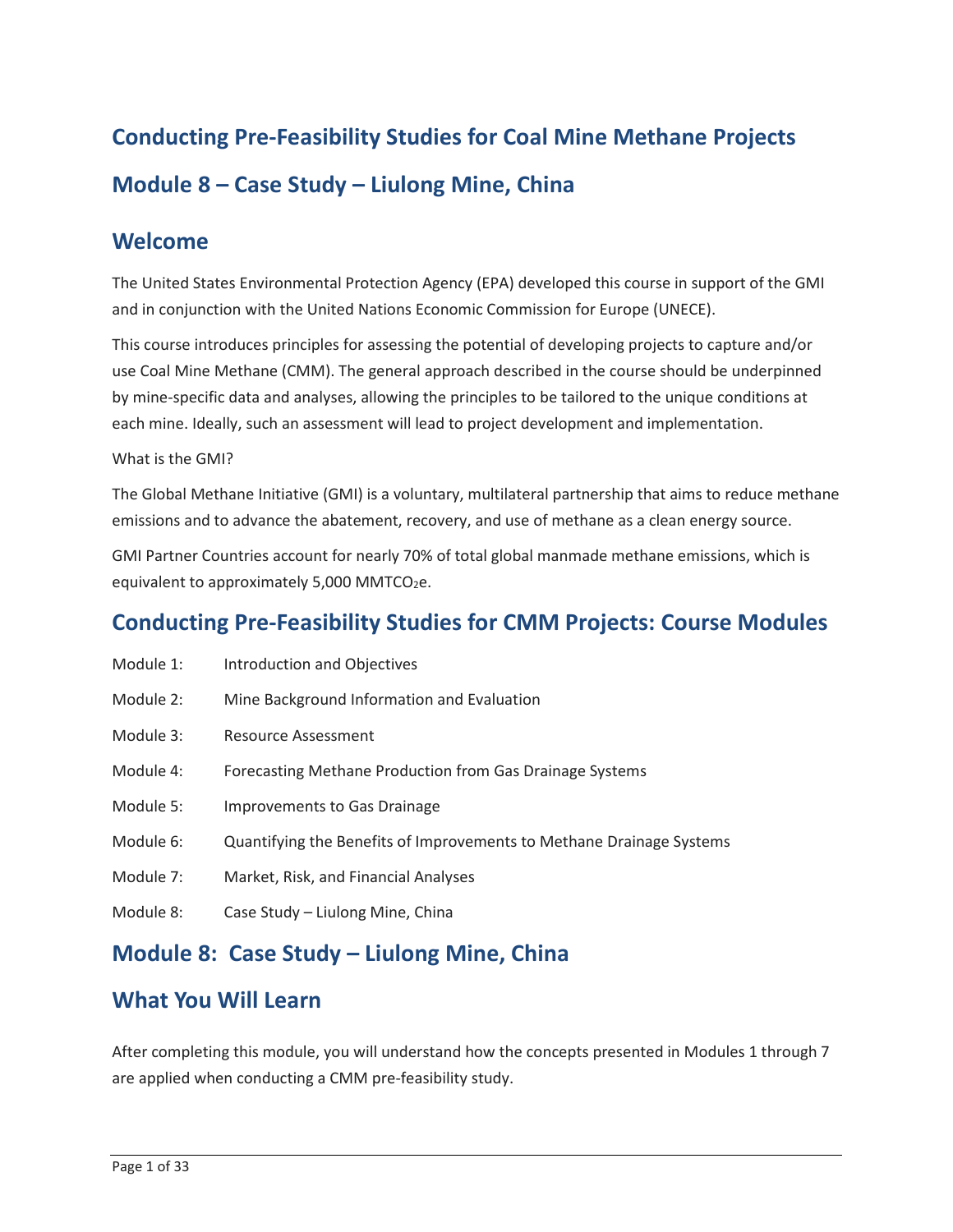The outline of this module follows the steps in a pre-feasibility study, as described in the previous modules of this training:

- Background and Mine Evaluation (Module 2)
- Resource Assessment (Module 3)
- Gas Production Forecasting for Methane Drainage Systems (Module 4)
- Improvements to Gas Drainage (Module 5)
- Quantifying Benefits of Improvements (Module 6)
- Market, Financial & Risk Analyses (Module 7)

Time needed to complete this module – Approximately 60 minutes.

Users are encouraged to supplement this training by referencing the detailed [pre-feasibility study](https://www.epa.gov/sites/production/files/2017-09/documents/cmop_liulong_cmm_report.pdf) report that GMI prepared for the Liulong Mine.

### **Background and Mine Evaluation**

### **Selecting a Study Candidate**

 On behalf of GMI, EPA has prepared more than 50 pre-feasibility studies in 11 countries to promote methane recovery and use at working underground coal mines.

To select a study candidate, EPA considers the following criteria:

- Is the host country a GMI partner?
- Are there available gas resources at the mine and is there realistic potential for a CMM project?
- Will a successful CMM project serve as a catalyst for additional CMM projects in the region or country of study?
- Does the project have the support of in-country partners?

### **Candidate Selection**

 In 2015, EPA agreed with the Baise Mining Group (BMG), a mine owner/operator in China, to conduct a pre-feasibility study for the Liulong Mine in Guizhou Province, China, in support of GMI activities.

### **Selection of the Liulong Mine**

EPA considered the Liulong Mine to be a good candidate for the study because:

 • The Government of China and the Guizhou Provincial Government have made CMM drainage a very high safety priority in the province.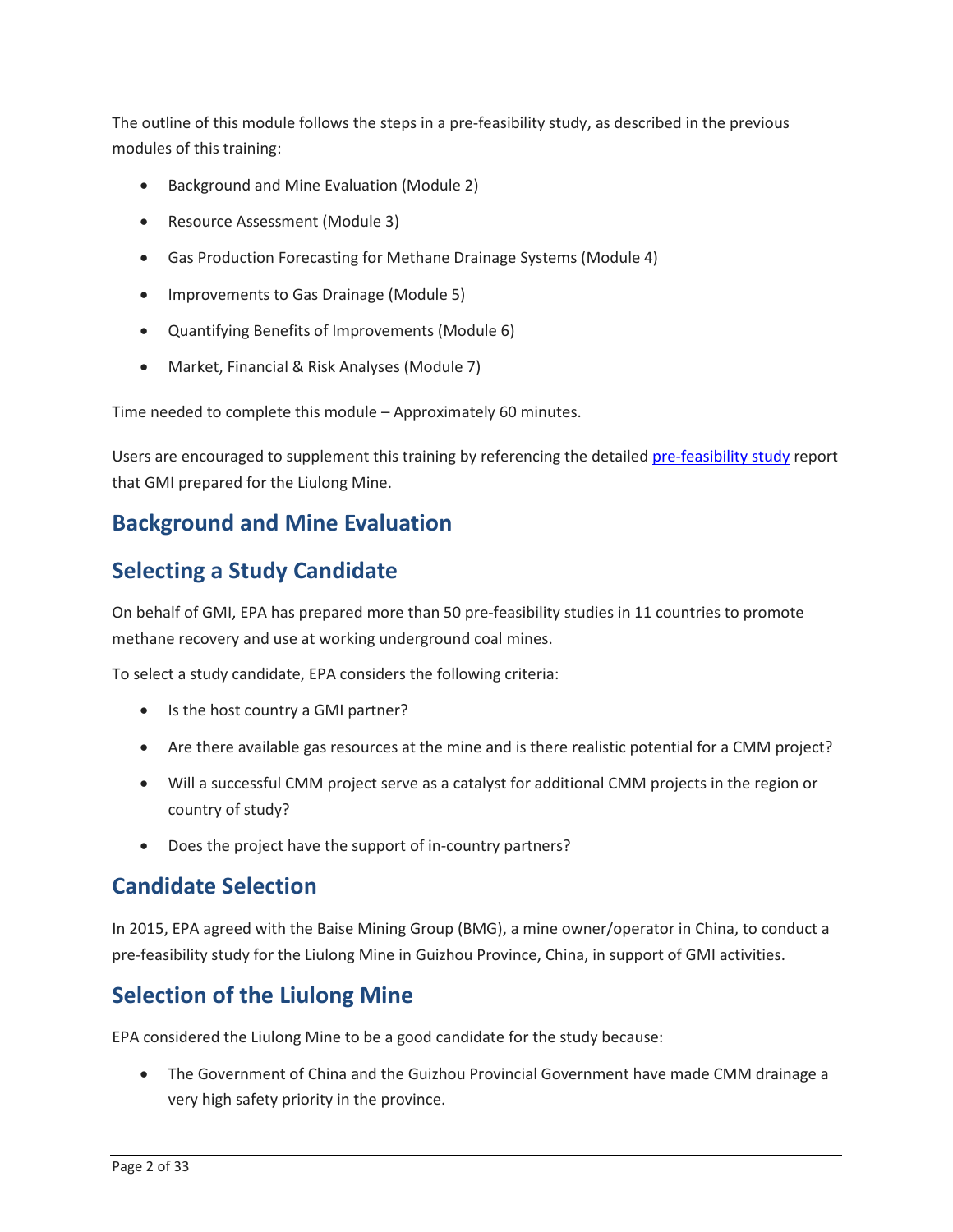- priority on CMM utilization. • The Central Government of China and the Guizhou Provincial Government have placed a high
- Regional authorities and the mine owner and operator sought technical assistance.
- growth. • Early development of successful gas drainage and utilization projects can lead to sector-wide
- • Initial efforts at gas capture and use in the current mine working will be expanded to a much larger operation when coal and gas reserves are added through a reserve addition, resulting in greater emission reductions.

### **Preparing for Initial Data Request**

 EPA formed a GMI team to conduct the study, which included the China Coal Information Institute (CCII), highlighting the importance of having in-country experts.

 To begin, the GMI team submitted an initial data request to BMG to obtain basic information about the mine, including details about the mine owner/operator, mine operations, and methane resources.

 Based on BMG's responses to the initial data request, the GMI team prepared and sent two additional data requests that facilitated an informed initial evaluation.

 Following the initial data requests, EPA and CCII conducted a site visit to the mine to meet with mine management, obtain additional data, and survey the site.

### **Historical Coal Production in China**

The GMI team gathered national data on coal production, coal consumption, and local and national policies in order to:

- Better understand the near-term and longer-term trends in coal production and in the coal sector.
- Assess the overall health of the industry and China's approach to coal production and use.
- operations sufficient to sustain a CMM project over its life. • Provide a more informed perspective on whether working mines are likely to continue

### **Future of Coal Production**

 The national level overview of coal production and the review of policies showed that, even with small and that coal production would continue on a large scale for many years to come. declining production and consumption in recent years, annual decreases in production were relatively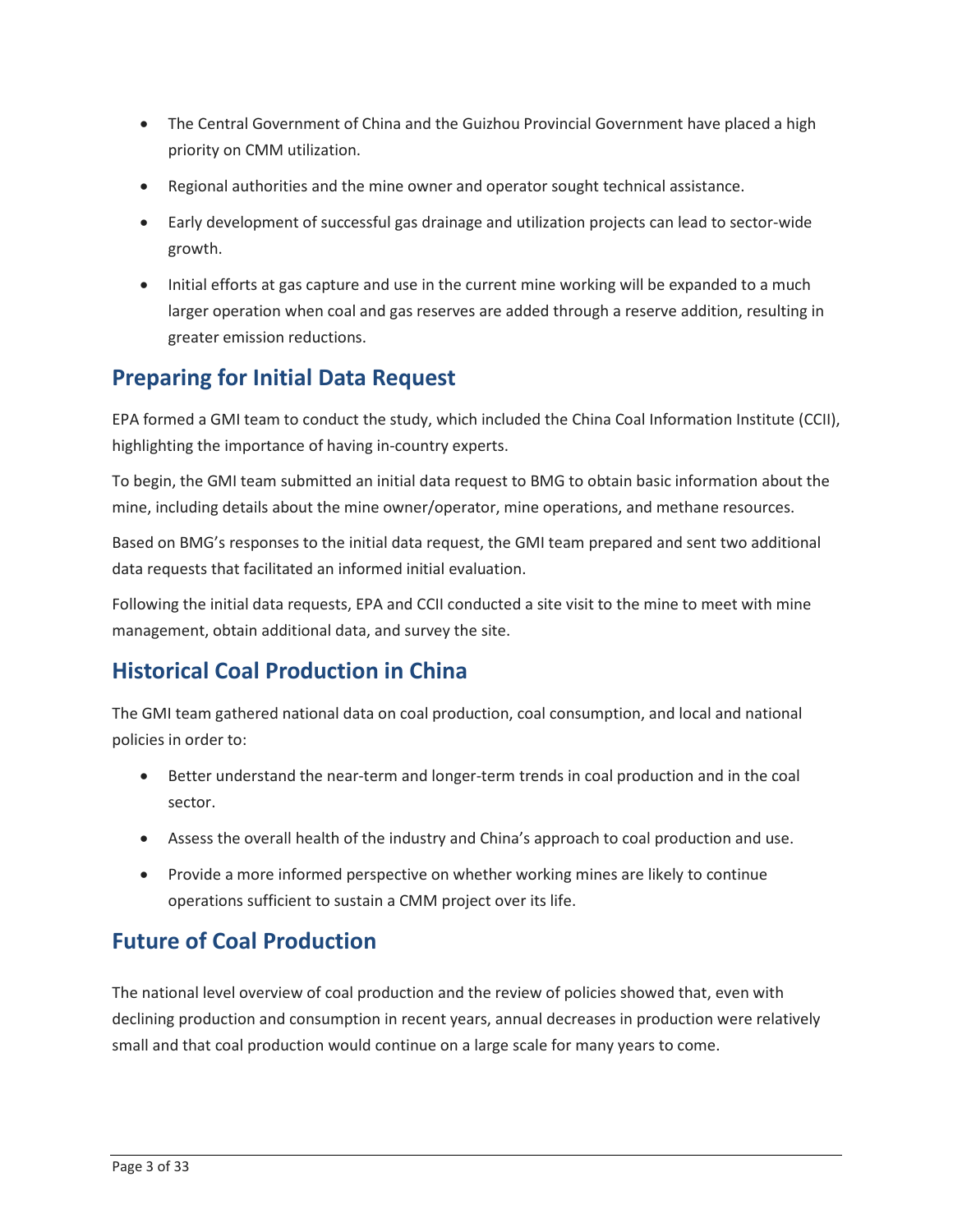Based on the review, it was determined that it was unlikely that the Liulong Mine would cease production and close due to declining coal demand and/or government policy.

### **CMM and CBM in the Guizhou Province**

 The GMI team collected data on regional CMM reserves and current CMM utilization rates and types to understand current trends in the area of the mine.

The data showed:

- CMM reserve estimates in Guizhou: 3.15 trillion cubic meters (tcm).
- 45% of the CMM reserves are in the Liupanshui Coalfield, where the Liulong Mine is located.
- Average gas utilization rate: 16% (typically for power generation/civil use).

 Regional experience with CMM capture and use can increase the odds for successful CMM projects because technical expertise, experience, and equipment are more likely to be available and accessible.

### **Location of the Liulong Mine**

- 1. Map of the Guizhou Province highlighting the Liupanshui City
- 2. Detailed map of the Liuzhi Special District in Liupanshui City showing the exact location of the mine

### **Mine Location Details**

 meteorological conditions, infrastructure, and the mine's operational facilities. This information helped Next, the GMI team compiled background information on the region, regional economy, topography, the team understand local conditions and other factors that might impact CMM capture and utilization.

- The Liuzhi Coalfield is one of the three most productive coalfields in Guizhou Province.
- • The mine portal and mine buildings are located in the small village of Mitangtian at an elevation of 1500 m above sea level.
- railway station, and 8 km away from the An-shui highway. • The mining portal is located 8 km from the Pingzhai Town Government, 8 km from the Liuzhi
- The existing mine boundary covers 7 square kilometers ( $km<sup>2</sup>$ ) of surface.
- Following a reserve addition, the mine boundaries will cover 45  $km<sup>2</sup>$  of surface.

### **Liulong Mine Characteristics**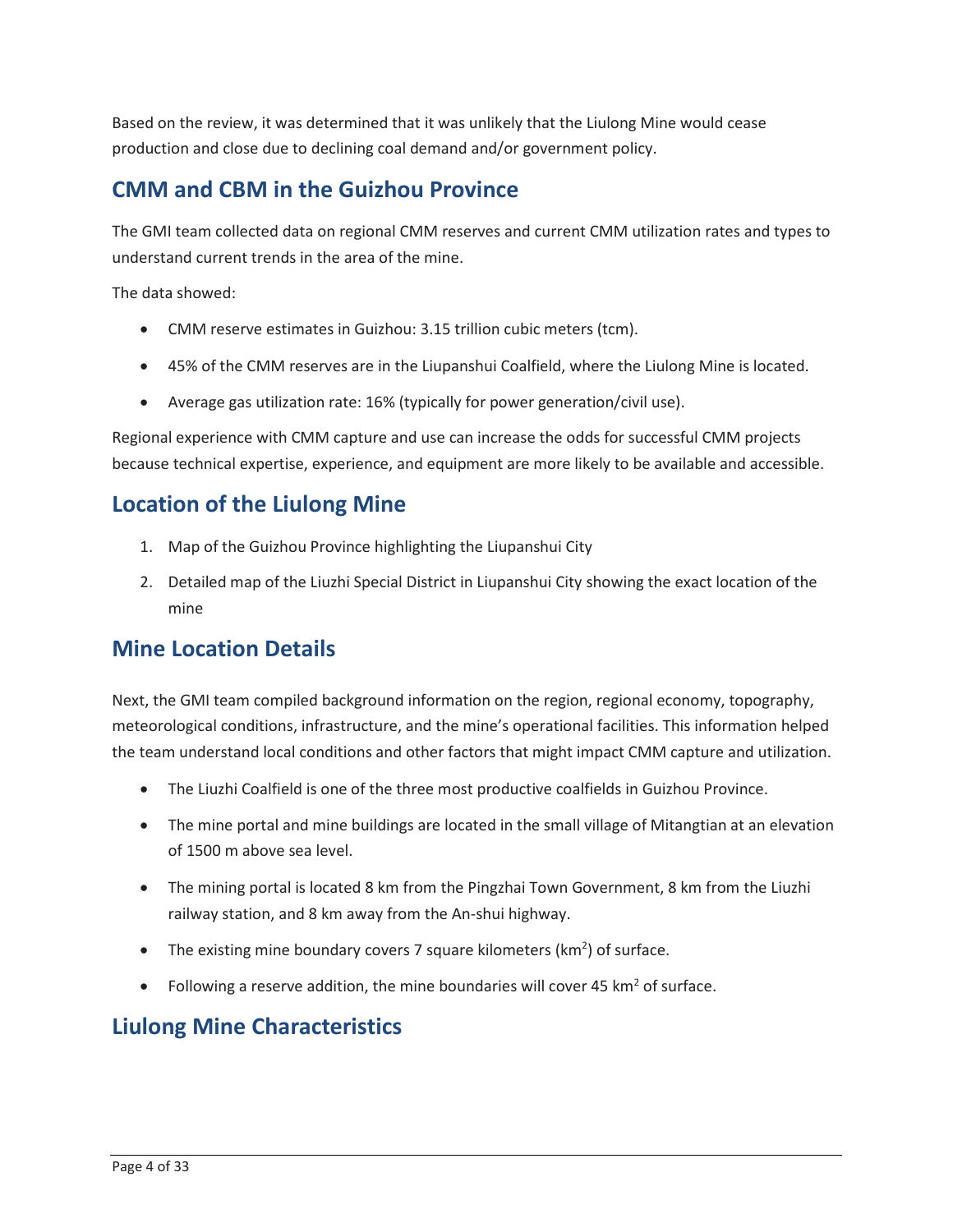other void spaces below the surface in limestone formations. The mine was classified by regulatory The Liulong Mine is located in karst terrain with undulating topography on the surface and caves and authorities as a coal and gas outburst mine.

 The mine obtained a license to produce up to 600,000 tonnes per annum (tpa) of coal and operated in 2 worked seams: No. 3 and No. 7 coal seams.

There is no existing CMM use.

- Coal reserves include:
	- o Total reserves: 6.8 million tonnes (Mt)
	- o Recoverable reserves: 5.1 Mt
- Gas drainage system characteristics include:
	- $\circ$  CH<sub>4</sub> flow in gas drainage: 160 -763 cubic meters per hour (m<sup>3</sup>/hour)
- Reserve addition (Dayong field): +75 Mt
- After Dayong addition: Expected production was 1.5 million tpa.

#### **Mine Owner: BMG**

A pre-feasibility study should include information about the owner/operator, including details about the corporate structure and operations, financial position, CMM experience, and reputation, because the owner/operator is typically a primary stakeholder in the project.

The owner/operator's capacity and interest in supporting the project are essential to project success.

 The GMI team obtained background information about the BMG, who is the owner/operator of the Liulong Mine. The information was provided by BMG but was also accessed from other public sources.

#### **Profile of the BMG**

The Liulong Mine was privately owned until 2014, when the BMG purchased a majority share.

BMG Company Profile:

- State Owned Enterprise in Guangxi
- Assets = CNY 8 billion (USD 1.2 billion)
- 22 enterprises in multiple industries
- Liulong Mine is BMG's 1st investment in Guizhou
- Liulong Mine is BMG's 1st gassy mine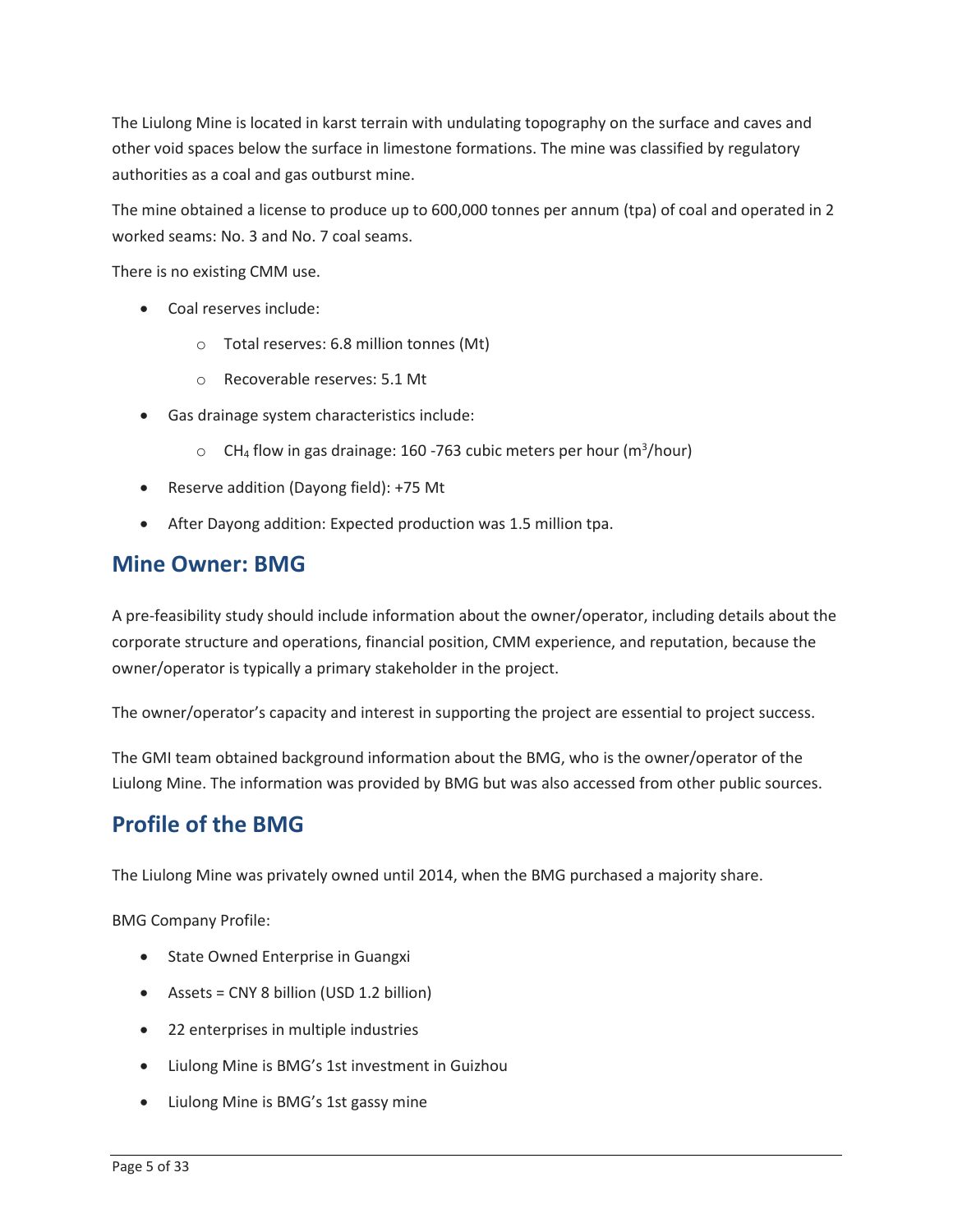## **Notable Changes to Mining Operations**

 At this stage, it was important to note any changes to mine operations that may impact CMM production. For example, during the data request and mine visit, the GMI team learned that BMG was planning a significant reserve addition to the Liulong Mine.

- The mine was planning to add coal and gas reserves by acquiring the adjoining Dayong coalfield.
- As a result of acquisition, coal reserves were going to increase by 75 Mt.
- Annual coal production would increase to 1.5 Mt per year.
- • The reserve addition was scheduled to occur in 2018 and would directly impact the planned project.

#### **Resource Assessment**

### **Evaluating CMM Resources at the Liulong Coal Mine**

 CMM resources. The table below summarizes the data provided: BMG provided data on coal seams and original gas content, which allowed the GMI team to evaluate

Reported Gas Content of the Coal Seams in the Existing Mining Area ( $m^3/t$ )

| Coal Seam                      | No. 3 | No.   | No. 18* |
|--------------------------------|-------|-------|---------|
| Original gas content $(m^3/t)$ | 12.63 | 15.06 | 15.62   |

\*Seam 18 is permitted for mining, but is not being currently mined

 The pre-feasibility study report, available on the GMI website, includes additional details about the basin and site geology. Data provided by BMG showed that:

- Gas content and seam thickness were uniform through the existing mine and the Dayong addition.
- The addition of the Dayong coalfield reserve increased methane resources by 2 billion  $m^3$ .

### **Liulong Mine CMM Emissions in 2014**

BMG provided the following 2014 CMM emissions statistics for the Liulong mine:

- Gas drainage volume: 2.76 Mm<sup>3</sup>
- Methane concentration range: 8% to 30%
- Average methane concentration: 21%

The table below shows reported relative emissions ( $m^3$ /tonne of coal mined) and absolute emissions (m3 /min) at the Liulong Mine in 2014.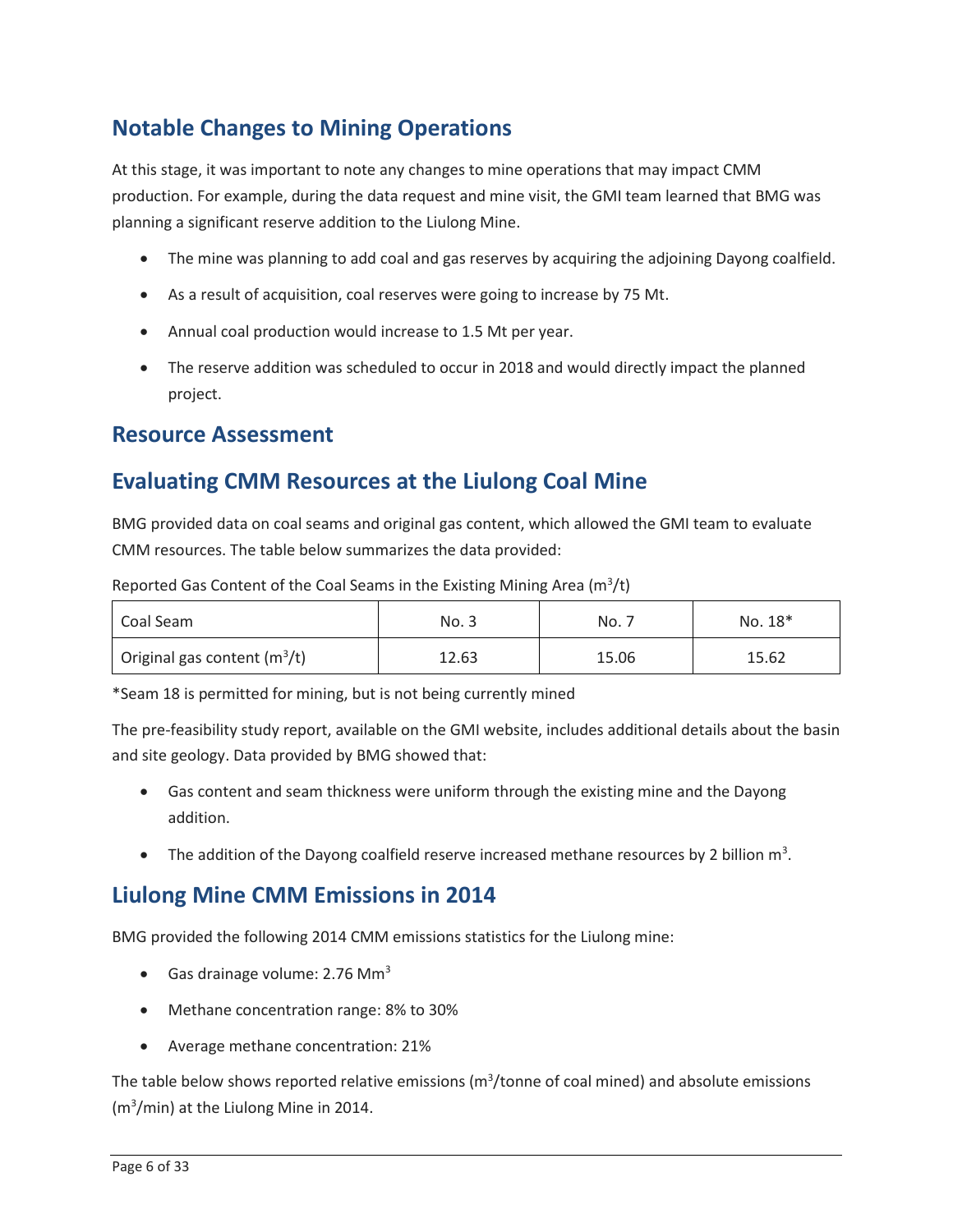| Coal<br>Seam<br>No. | Working face gas<br>emission rate<br>$(m^3/t)$ |                | <b>Tunneling gas</b><br>emission rate<br>(m <sup>3</sup> /min) |      | <b>Gas emission</b><br>rate in the<br>mining area |                                    | Gas emission rate in the mine     |
|---------------------|------------------------------------------------|----------------|----------------------------------------------------------------|------|---------------------------------------------------|------------------------------------|-----------------------------------|
|                     | q1                                             | q <sub>2</sub> | q3                                                             | q4   | $(m^3/t)$                                         | Specific<br>emissions<br>$(m^3/t)$ | Absolute<br>emissions $(m^3/min)$ |
| 3                   | 10.2                                           | 21.9           | 0.66                                                           | 1.04 | 37.65                                             | 56.47                              | 36.65                             |
|                     | 7.73                                           | 0.00           | 3.50                                                           | 1.30 | 25.75                                             | 38.63                              | 24.39                             |

#### **Historical Liulong Mine CMM Emissions**

 BMG could not provide extensive historic data on CMM emissions. However, in this case, the multi-year historic data would offer only limited insight because of the recent increase in coal production capacity.

- In 2015, coal production capacity increased from 150,000 tpa to 600,000 tpa.
- In 2016, a new working face increased gas production to 500,000  $m^3$  per month, effectively doubling the volume of CMM produced.

### **Current Gas Drainage Practices at the Liulong Mine**

 The mine relied on drainage practices that were characterized as short cross-panel boreholes and were known to have the following issues:

- Problems with borehole stability
- Wide range of gas flow
- Low methane concentration
- Limited data availability

### **Mine Gas Drainage System**

The principal components of the mine's gas drainage system were:

- Two 2BEC-420 high negative pressure drainage pumps
	- o 160 kW of motor power
	- o Maximum pressure of 16,000 Pa
- Two 2BEA-303 low negative pressure drainage pumps
	- o 75 kW of motor power
	- o Maximum pressure of 3,300 Pa
- 400 mm high negative pressure pipe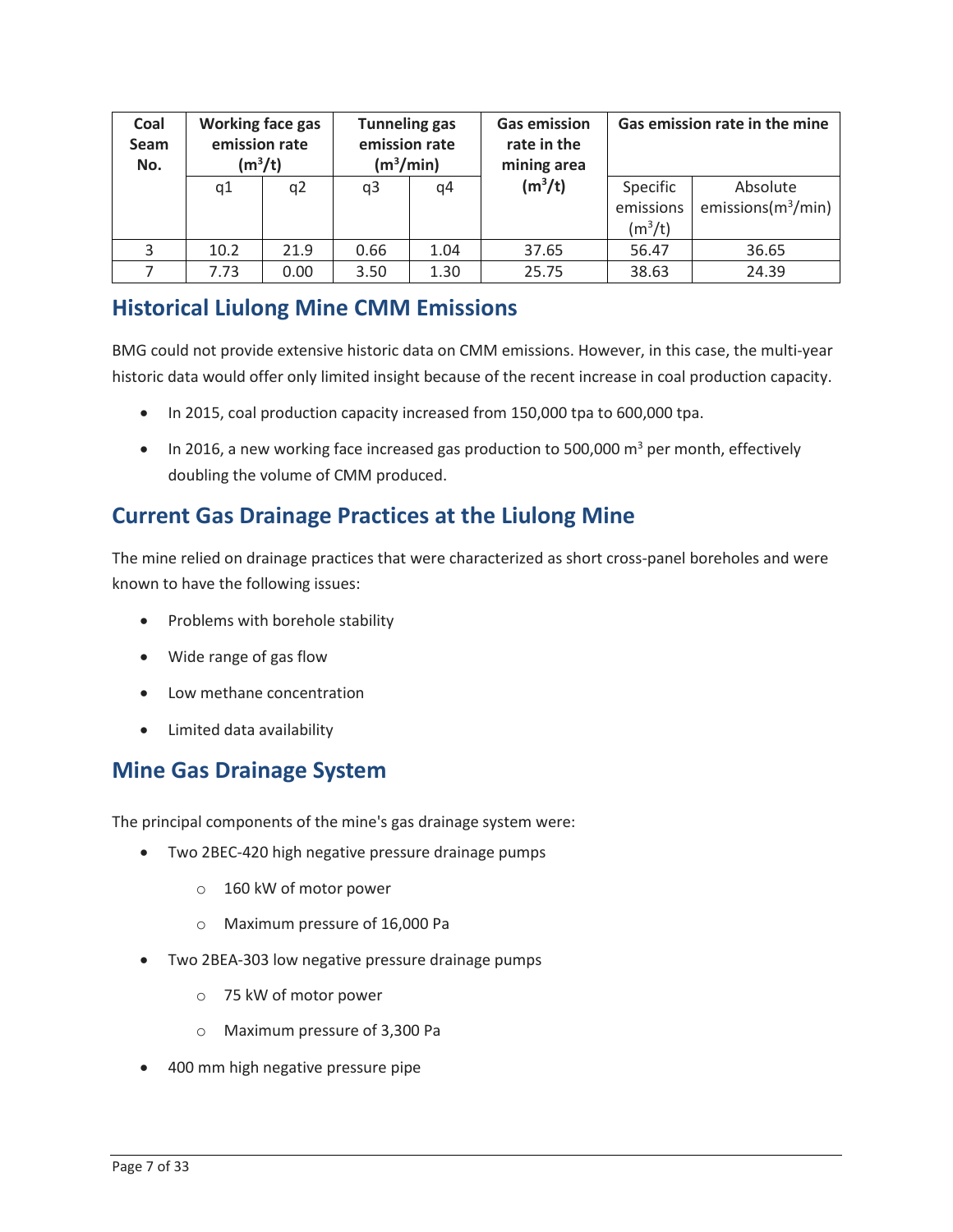- $\circ$  Travels from the exhaust rise to a horizontal level of 1,350 m above sea level and to the drive surfaces
- 400 mm low negative pressure pipe
	- $\circ$  Placement in the exhaust airway at the surface with an elevation of 1,033 m above sea level

 The GMI team was unable to visit and inspect the pump station during the mine visit because it was under repair.

### **CMM Monitoring System at the Liulong Mine**

The coal mine installed a sophisticated KJ90NB CMM monitoring system, which is comprised of two dedicated monitoring computers, along with one standby KJ90NA system.

The system includes gas sensors, negative pressure transducers, equipment on/off transducers, air velocity transducers, and water level sensors that provide mine staff with real-time continuous monitoring.

### **CMM Monitoring System Control Room**

room. Mine employees continuously monitored air flow and methane concentration data in a central control

room.<br>In addition to monitors at staff desks, the control room contained a large common screen providing live data on methane concentration and airflow measurements throughout the mine. underground camera feeds, staff positions throughout the mine in real time, and continually updated

Alarms are triggered for any measurements outside of expected ranges.

### **Improvements to Gas Drainage**

## **Gas Drainage Options Considered by BMG Before the GMI Team Prepared the Pre-feasibility Study**

 BMG had previously evaluated two options for improving gas drainage at the Liulong Mine before the pre-feasibility study.

At the time of the study, BMG had not attempted to implement either drainage option.

The two options the mine considered previously had the following limitations:

- 1. In-seam boreholes drilled vertically from an underlying rock gallery
	- Were attempted at several mines in the Ghuizhou Province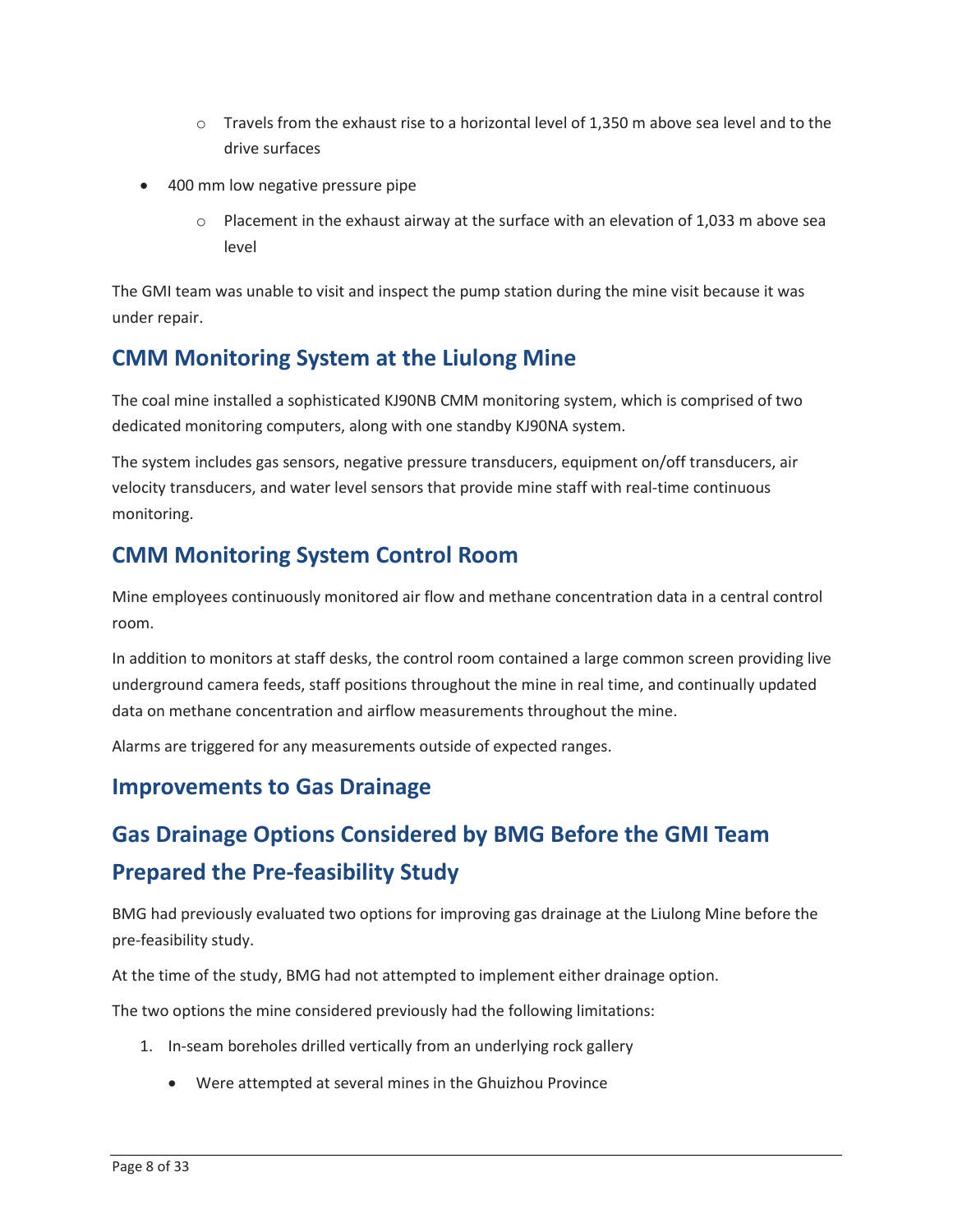- Were technically challenging
- Tend to be very expensive
- 2. Surface vertical pre-drainage boreholes
	- BMG was allowed to drill boreholes from the surface for mine safety reasons
	- BMG did not own rights to produce gas at the surface for utilization
	- • Royalties were due to the holder of mineral rights for any gas produced and used 5 years after a surface borehole was drilled

### **Improvement Option #1 Considered by the Mine Prior to the Study**

 method, which has been attempted at some mines in the Guizhou Province. Vertical boreholes drilled upward from an underlying rock gallery are not commonly used. Therefore, the GMI team developed a schematic for the pre-feasibility report to help users better understand this

## **GMI Systematic Approach to Identify the Preferred Solution to Improve Gas Drainage at the Liulong Mine**

Based on data provided by the mine, the GMI team proposed a systematic approach to:

- 1. Identify alternative approaches to improve mine gas drainage using improved borehole design.
- 2. Specify technically feasible options within each alternative approach for further evaluation.
- 3. Develop estimates of gas production for each option using numerical modeling for pre-mine drainage boreholes and engineering equations for gob gas boreholes.
- 4. Distill the list of technically feasible options to the three best solutions to improve gas drainage.
- 5. Perform a risk assessment, market analysis, and financial analysis of the three potential solutions to identify the optimal solution.

### **GMI Proposal to Improve Mine Gas Drainage**

 Following discussions with BMG and the evaluation of operational and geologic data at the Liulong Mine, the GMI team identified two alternatives to improve gas drainage at the mine.

- • Gas Drainage Improvement Alternative #1: Directionally drilled horizontal in-seam boreholes drilled from the underlying rock gallery below the mined seam.
- • Gas Drainage Improvement Alternative #2: Directionally drilled horizontal gob boreholes drilled into the rock above the mined seam.

These alternatives had not been considered before because: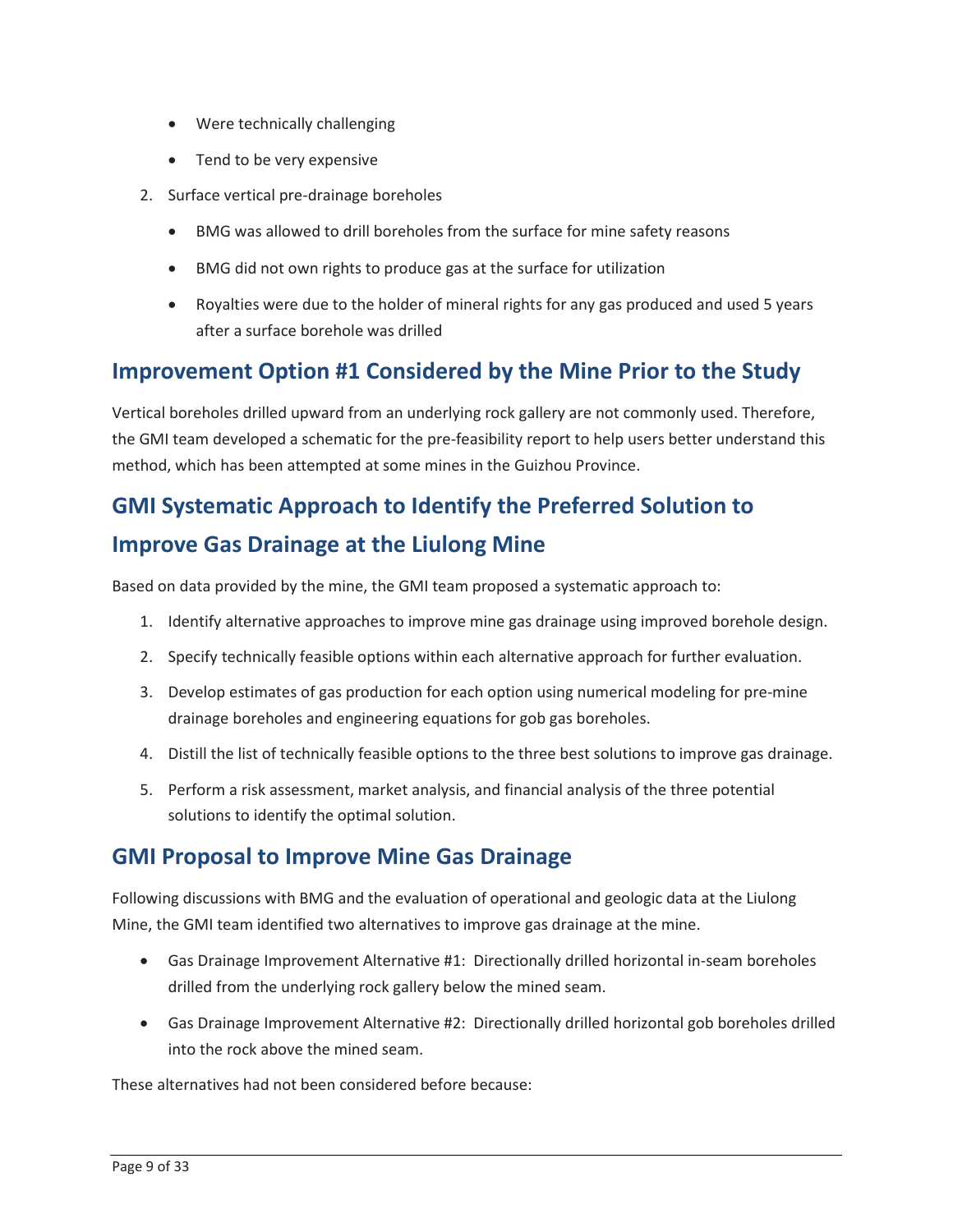- • The mine's coal production and production rates had not warranted more technically advanced alternatives using directional drilling.
- There was limited experience and expertise in China using these methods.

## **Alternative #1: Steps to Evaluate Directionally Drilled In-Seam Boreholes**

Steps to evaluate directionally drilled in-seam boreholes included:

- 1. Define uniform longwall dimensions in the No. 3 and No. 7 seams for numerical modeling.
- 2. Establish borehole spacings of 10 m and 30 m in the model longwall panel in each seam, thus establishing four options for Alternative #1: in-seam directionally drilled boreholes.
- 3. Run numerical simulations to project the reduction in gas pressure in the model panel for each option.
- production rates for individual boreholes will be used later to forecast mine-wide gas production for the life of the project. 4. Model gas production rates and cumulative gas production for individual boreholes. The

#### **Alternative #1: In-seam Boreholes**

 In-seam boreholes would be implemented from the rock gallery penetrating into the mining seam at intervals of 30 m and 10 m.

This approach:

- Provides additional reach
- Mitigates underlying drainage galleries
- Enables more drainage time

## **Alternative #2: Steps to Evaluate Directionally Drilled Horizontal Gob Boreholes**

Steps to evaluate directionally drilled horizontal gob boreholes included:

- 1. Define uniform longwall dimensions in the No. 3 and No. 7 seams.
- 2. Establish location in gate roads or main entries from which boreholes will be drilled and wellhead will be placed in each seam.
- 3. Determine borehole height and length over mined panel for each borehole.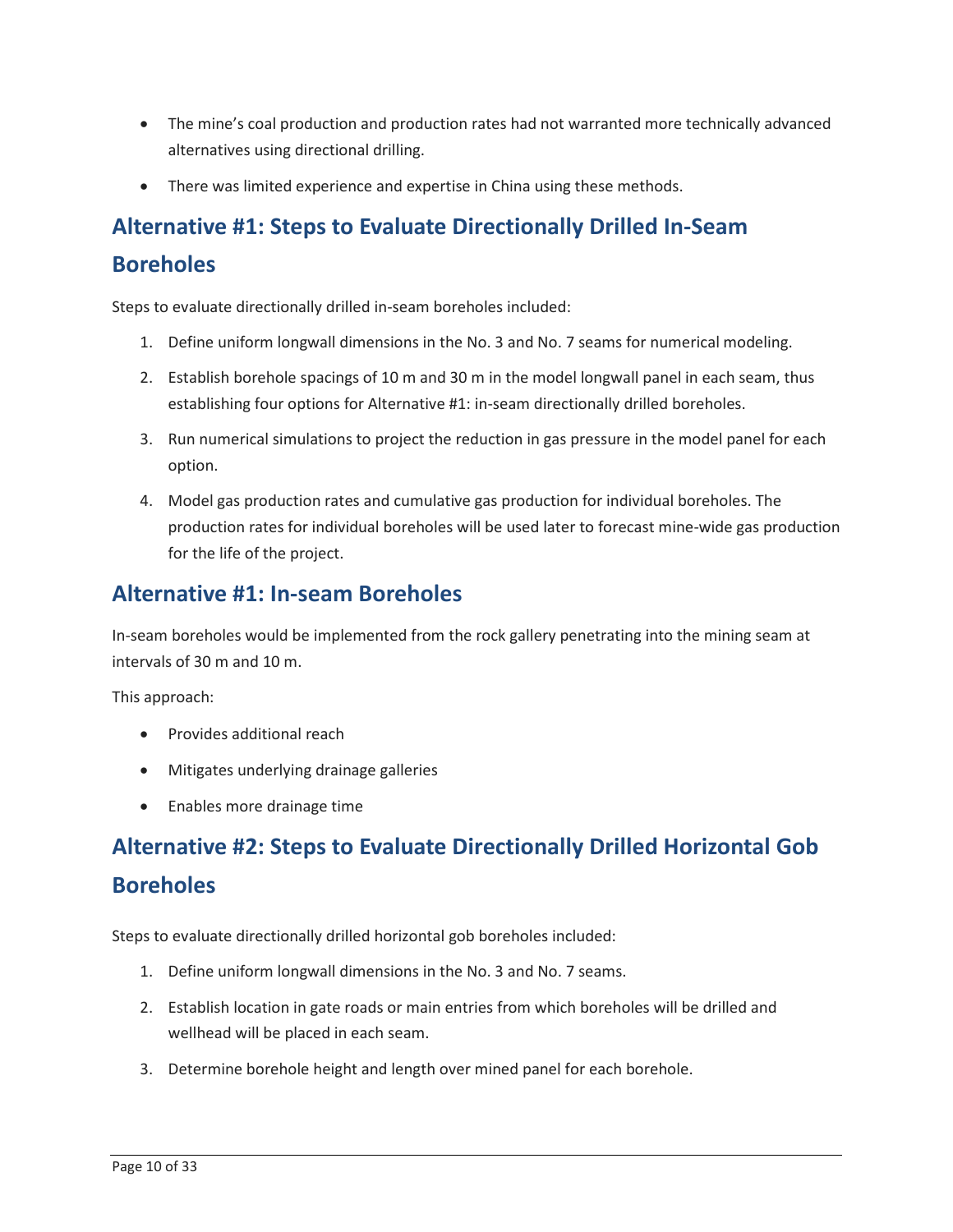4. Define three borehole diameters and two vacuum pressures which will be used in an engineering equation to estimate gas production from the boreholes. With two seams, this results in 12 cases for Alternative #2.

### **Alternative #2: Horizontal Gob (Goaf) Boreholes**

Three horizontal gob boreholes (HGB) proposed at varying heights on the up-dip side of the panels along the return airway.

In this approach, drilling can originate out of:

- The gate roads
- Mains

This approach provides:

- Potential for higher rates of gas capture
- Greater borehole stability

#### **Evaluation of Proposed Alternatives to Improve Gas Drainage**

 To assess the two proposed improvements to gas drainage, the GMI team defined specific options for each alternative that would be subject to further review. The GMI team determined parameters for each option based on:

- Operating conditions at the Liulong Mine.
- Experience designing and modeling in-seam and horizontal gob boreholes at other mines in China and in other countries with similar conditions.
- evaluating gas drainage systems. • Experience drilling in-seam and horizontal gob boreholes and installing, operating, and

| <b>Improvement Alternative #1: In-seam boreholes</b> |              |              |                             |              |
|------------------------------------------------------|--------------|--------------|-----------------------------|--------------|
|                                                      |              | Seam         | <b>Borehole penetration</b> |              |
|                                                      | <b>No. 3</b> | <b>No. 7</b> | 30 m spacing                | 10 m spacing |
| Option 1                                             | x            |              | x                           |              |
| <b>Option 2</b>                                      |              | x            | x                           |              |
| Option 3                                             | x            |              |                             | x            |

Proposed Improvements: Options Evaluated for Alternative #1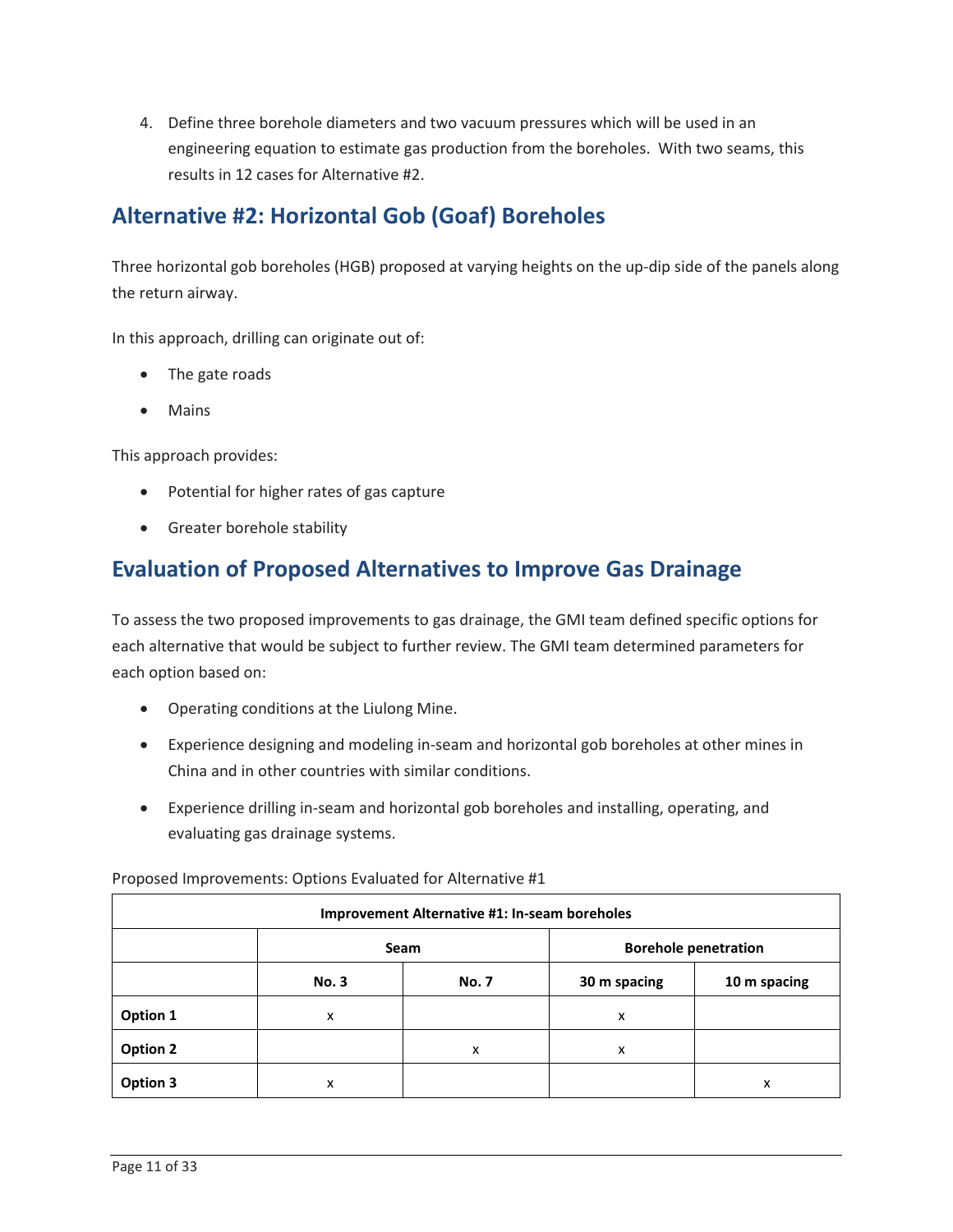| <b>Option 4</b> |  |  |
|-----------------|--|--|
|                 |  |  |

Proposed Improvements: Options Evaluated for Alternative #2

| Improvement Alternative #2: Horizontal gob boreholes |                    |                    |                           |                        |                    |                          |                |
|------------------------------------------------------|--------------------|--------------------|---------------------------|------------------------|--------------------|--------------------------|----------------|
|                                                      |                    | Seam               |                           | <b>Vacuum Pressure</b> |                    | <b>Borehole Diameter</b> |                |
|                                                      | <b>No. 3</b>       | <b>No. 7</b>       | Low                       | High                   | <b>96mm</b>        | <b>121mm</b>             | <b>146mm</b>   |
| Option 1                                             | X                  |                    | X                         |                        | $\mathsf{x}$       |                          |                |
| <b>Option 2</b>                                      | X                  |                    | X                         |                        |                    | X                        |                |
| <b>Option 3</b>                                      | X                  |                    | X                         |                        |                    |                          | X              |
| Option 4                                             | $\pmb{\mathsf{X}}$ |                    |                           | X                      | $\mathsf{x}$       |                          |                |
| <b>Option 5</b>                                      | X                  |                    |                           | X                      |                    | X                        |                |
| Option 6                                             | $\pmb{\times}$     |                    |                           | $\pmb{\mathsf{x}}$     |                    |                          | X              |
| <b>Option 7</b>                                      |                    | X                  | $\pmb{\mathsf{x}}$        |                        | $\pmb{\times}$     |                          |                |
| <b>Option 8</b>                                      |                    | X                  | $\boldsymbol{\mathsf{x}}$ |                        |                    | X                        |                |
| Option 9                                             |                    | X                  | $\pmb{\mathsf{x}}$        |                        |                    |                          | X              |
| Option 10                                            |                    | X                  |                           | X                      | $\pmb{\mathsf{X}}$ |                          |                |
| Option 11                                            |                    | X                  |                           | $\pmb{\mathsf{x}}$     |                    | $\pmb{\mathsf{x}}$       |                |
| Option 12                                            |                    | $\pmb{\mathsf{x}}$ |                           | X                      |                    |                          | $\pmb{\times}$ |

### **Predicting Gas Production from Boreholes**

The GMI team used different approaches to predict gas production from boreholes for the two improvement alternatives to current gas drainage practices.

- 1. Improvement Alternative #1 In-seam boreholes
	- • For this pre-feasibility study, numerical modeling in the form of a reservoir simulation was used to simulate gas production from in-seam boreholes.
	- Reservoir simulations can be used for in-seam boreholes whether the boreholes are drilled vertically or horizontally.
	- To perform the simulation, the GMI team used a commercially available reservoir simulation software package developed for unconventional gas reservoirs including coal seams.
- 2. Improvement Alternative #2 Horizontal gob boreholes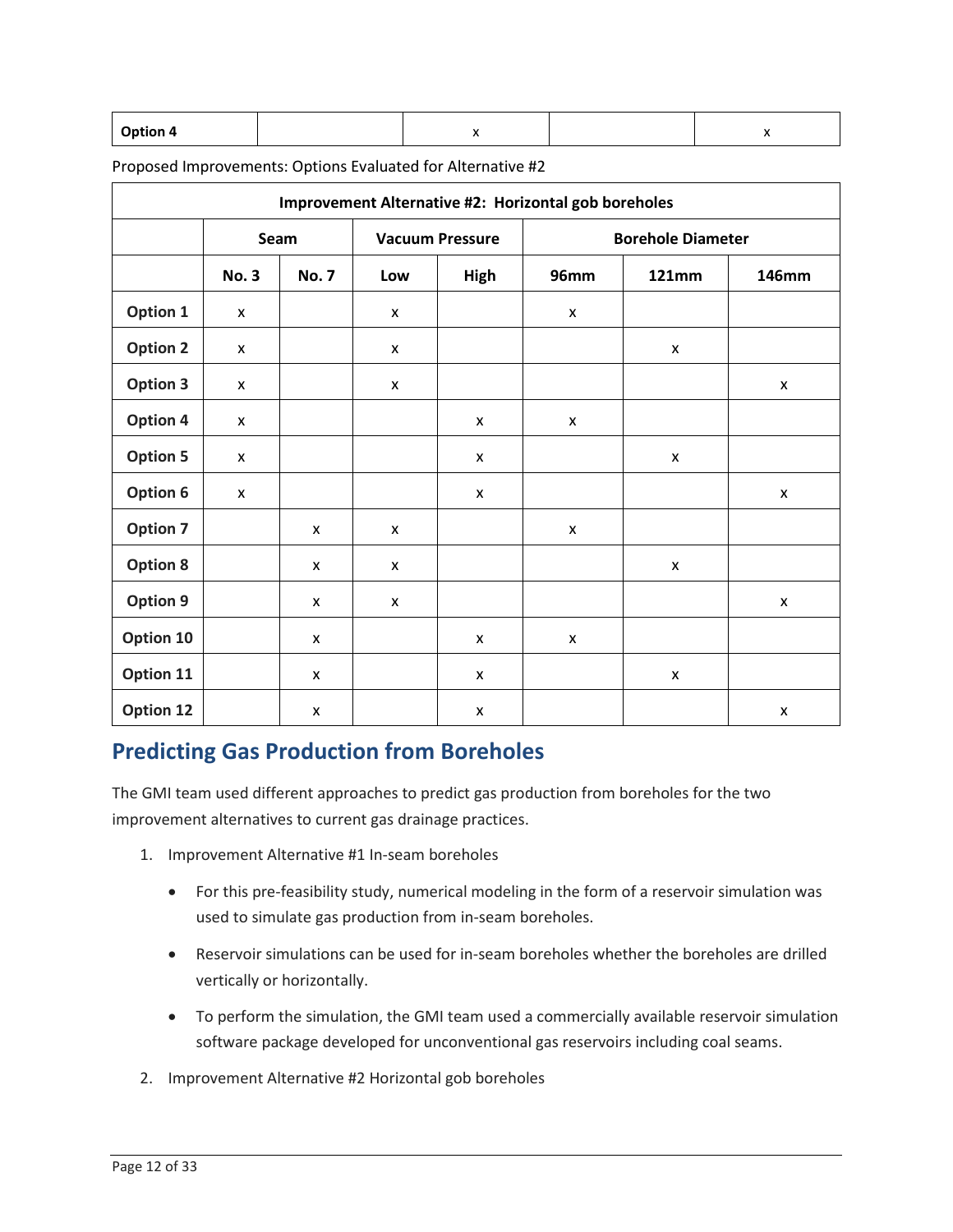• Recognized engineering equations were used to predict gas flows from gob boreholes

#### **Improvement Alternative #1**

### **Alternative #1: Use Numerical Modeling**

Specific data are required to run the numerical model. The more complete the dataset is, the more likely it is that the model will provide accurate results.

- Where possible, mine-specific data were used, but it was necessary to use proxy data for some inputs.
- • The GMI team constructed a series of reservoir models designed to simulate gas production volumes from in-seam pre-drainage boreholes.

The most important model inputs, noted in Module 4, were:

- Seam thickness
- Gas content
- Permeability
- Isotherms
- Porosity
- Pressure

### **Numerical Modeling of Borehole Spacing**

 No. 3 and Seam No. 7, considering two different borehole spacing approaches within each mined seam (10 m and 30 m spacings). For Improvement Alternative #1, the GMI team evaluated gas production for two mined seams, Seam

 This was required to estimate gas production for four possible options that were then later used to forecast mine-wide gas production.

- Alternative #1, Option 1: In-seam boreholes in seam No. 3 would be drilled horizontally from the underlying rock gallery (or other lower elevation gallery) and penetrate up into the mining seam at intervals of 30 m.
- • Alternative #1, Option 2: In-seam boreholes in seam No. 7 would be drilled horizontally from the underlying rock gallery (or other lower elevation gallery) and penetrate up into the mining seam at intervals of 30 m.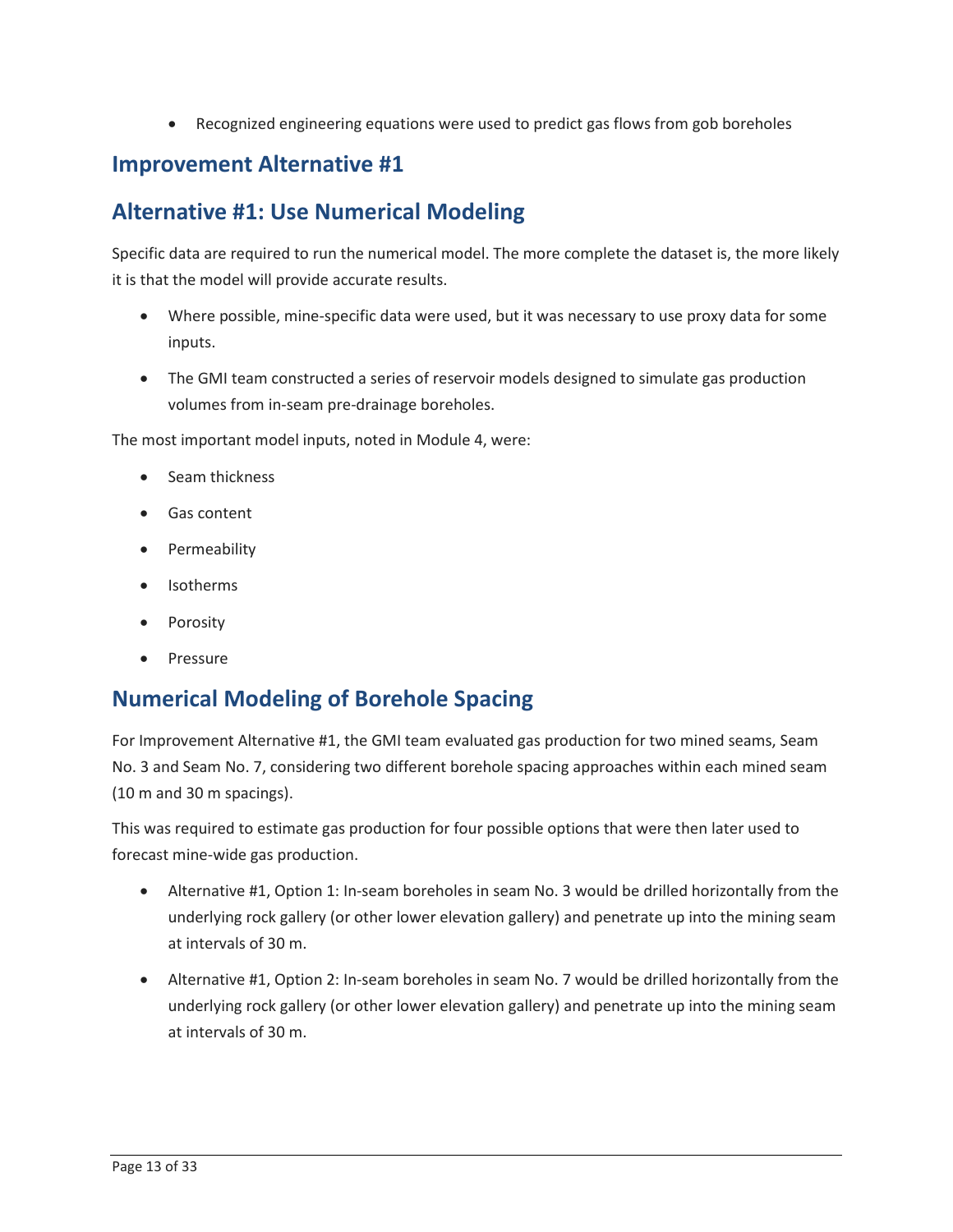- • Alternative #1, Option 3: In-seam boreholes in seam No. 3 would be drilled horizontally from the underlying rock gallery (or other lower elevation gallery) and penetrate up into the mining seam at intervals of 10 m.
- • Alternative #1, Option 4: In-seam boreholes in seam No. 7 would be drilled horizontally from the underlying rock gallery (or other lower elevation gallery) and penetrate up into the mining seam at intervals of 10 m.

### **Numerical Modeling of Borehole Spacing Results**

 The purpose of developing the four options was to determine if tighter spacings would result in an appreciable increase in gas production from in-seam boreholes.

 an angle of 29 degrees and were assumed to be 250 m in lateral length. According to the options, all boreholes were to be drilled into a longwall panel with the face dipping at

### **Numerical Modeling of Longwall Panel Dimensions**

 Based on the mine plans provided by BMG, the GMI team created standardized dimensions for future longwall panels targeting seams No. 3 and No. 7 for the purposes of modeling gas production rates.

 The GMI team used a standard longwall panel with a width of 100 m and a length of 250 m covering an aerial extent of 2.5 hectare (ha).

 The models were run to simulate gas production rates and cumulative production volumes from each seam within a typical longwall panel in the current mining area over a 10-year period.

### **Evaluating Impact of Borehole Spacing**

 To evaluate the impact of spacing on gas production, the GMI team compared the impact of different 30 m and 10 m borehole spacing on reservoir pressure.

It was necessary for the reservoir simulation to establish a uniform longwall panel so that the team could compare the results from different borehole spacing patterns and extrapolate those to the entire mine.

- Uniform longwall dimensions (100 m x 250 m for this study).
- Reservoir simulation models the production of gas from the coal seam only; it normally does not consider gas resources from adjacent rock strata unless those resources are significant.
- • In the case of the Liulong Mine, the gas resources were concentrated in the No.3 and No. 7 seams.

### **Option Layout**

The reservoir simulation uses a grid pattern for borehole location.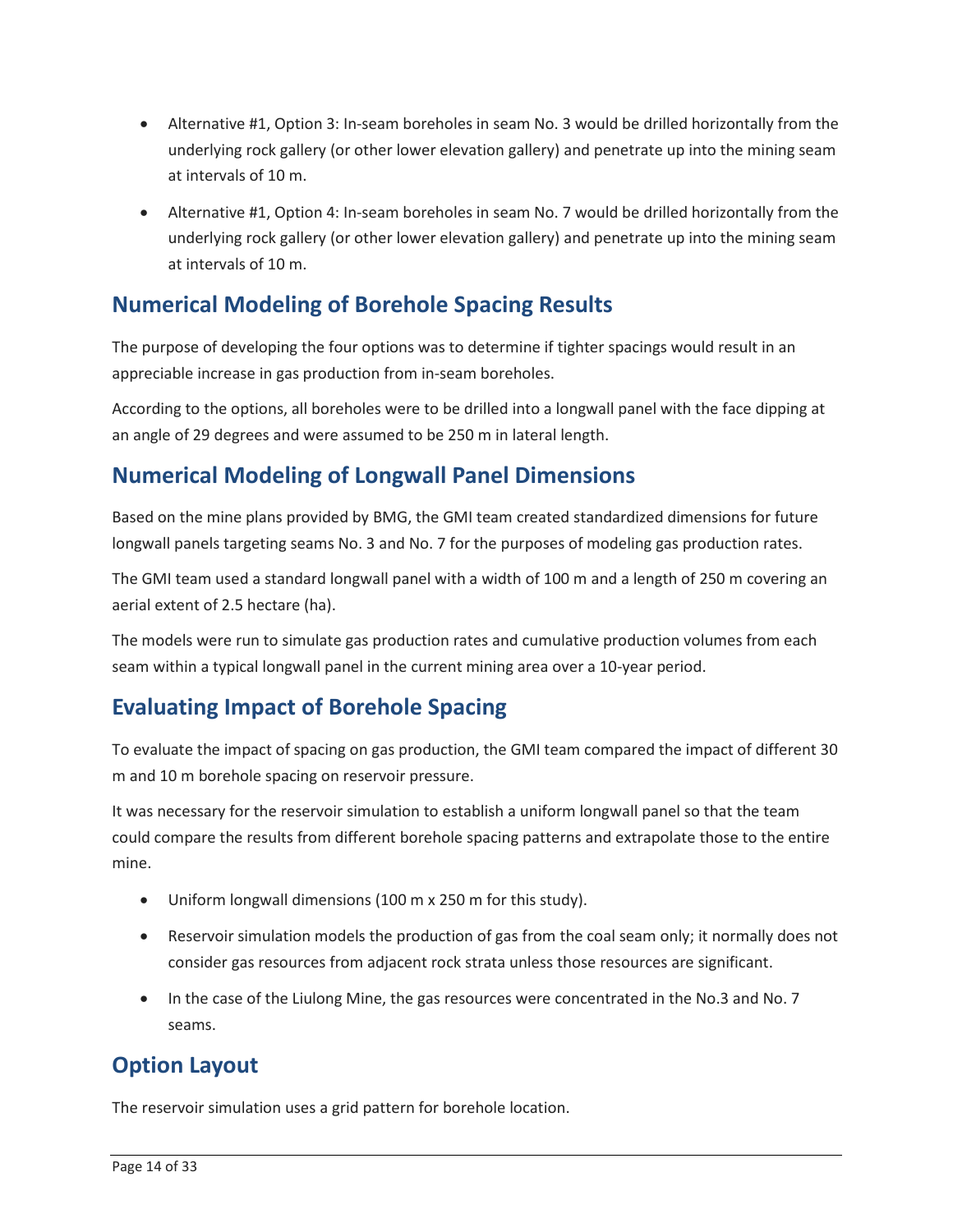Boreholes were spaced at 30 m and 10 m intervals:

- Example No. 7 seam: 30 m spacing (Option 2)
- Example No. 3 seam: 10 m spacing (Option 3)

### **Modeling Reduction in Reservoir Gas Pressure: No. 3 Seam**

Next, the GMI team evaluated the impact of gas production in the longwall panel over time:

- No.3 Seam: Impact of gas production on gas pressure in the No. 3 seam in years 1, 3, 5 and 10
- Heat map output: Reduction in in-situ gas content over time; Red (high) to blue (low)

### **Modeling Reduction in Reservoir Gas Pressure: No. 7 Seam**

The GMI team performed the same simulation for the No. 7 seam:

- No.7 Seam: Impact of gas production on gas pressure in the No. 7 seam in years 1, 3, 5 and 10
- Heat map output: Reduction in in-situ gas content over time; Red (high) to blue (low)

### **Modeling Residual Gas Content**

 Another way to assess the effectiveness of the in-seam borehole patterns in seams No. 3 and No. 7 was to compare gas content in the longwall panels over time.

 It was clear that 10 m spacing would have a significant impact in reducing gas content, especially in the No. 3 seam. The GMI team performed the same simulation for the No. 7 seam.

### **Modeling Gas Production Rate and Cumulative Gas Production**

The GMI team also used reservoir simulation to model panel gas production rates and cumulative gas production under the different implementation paths for in-seam boreholes.

### **Proposed Improvement Alternative #1 Results**

 seam boreholes spacing them at 10 m in Seam No. 3 (Option 3) and Seam No. 7 (Option 4), which would The modeling showed that the optimal technical solution for implementing Alternative #1 was to drill inresult in higher gas production and a much greater reduction of in-situ gas content in the longwall panel over time.

Although this was the best technical solution, project feasibility also depends on the financial returns. Spacing borehole penetration every 10 m is more expensive than 30 m spacings.

The financial analysis would evaluate whether the benefit of additional gas production outweighs the cost of drilling additional boreholes for the 10 m spacing option versus the 30 m spacing option.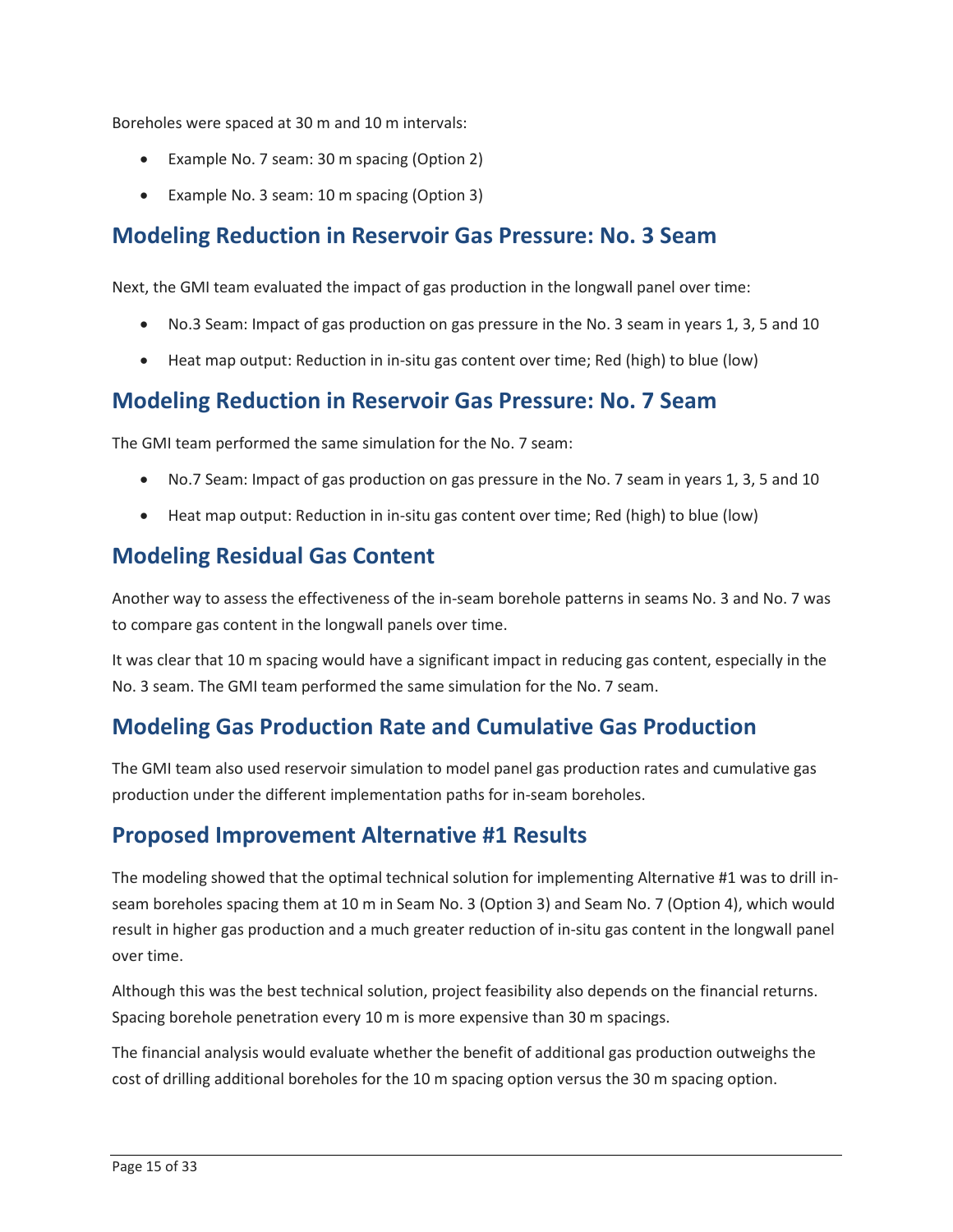#### **Improvement Alternative #2**

### **Alternative #2: Horizontal Gob (Goaf) Boreholes**

 Estimating gas production from HGBs can be challenging since gob gas flow rates typically fluctuate over time and vary with borehole length and configuration.

HGB gas flow rates are most influenced by:

- Borehole diameter
- Borehole length
- Wellhead vacuum pressure
- Reservoir pressure contribution

Gob gas flow rate can be approximated using the General Flow Equation, an engineering equation for the steady-state isothermal flow in a gas pipeline which relates the pressure drop along a pipeline with flow rate.

#### **Engineering Equation for Alternative #2**

 For this study, the GMI team used the basic equation for steady-state isothermal flow in a gas pipeline, as recommended by E. Shashi Menon, to predict gob gas flow rates.

### **Equation Inputs**

Inputs for the engineering equation were derived from:

- Mine-specific values provided by BMG
- Proxy values based on industry experience

Methane concentration in the gob gas was assumed to be 70%:

 • Modeled methane concentration was much higher than existing methane concentration due to expected improvements in gob gas recovery from installing HGBs

For each seam, 12 options were developed for gas drainage Alternative #2 (six for each seam)

- 3 pipe diameters: 96 mm, 121 mm, and 146 mm
- 2 vacuum pressures: low vacuum (3.3 kPa) and high vacuum (16 kPa)

#### **Calculated Gob Gas Flow Rates**

 Gob gas flow rates were projected for 250 m horizontal gob borehole configurations in the No. 3 seam at low pressure and high pressure wellhead vacuum.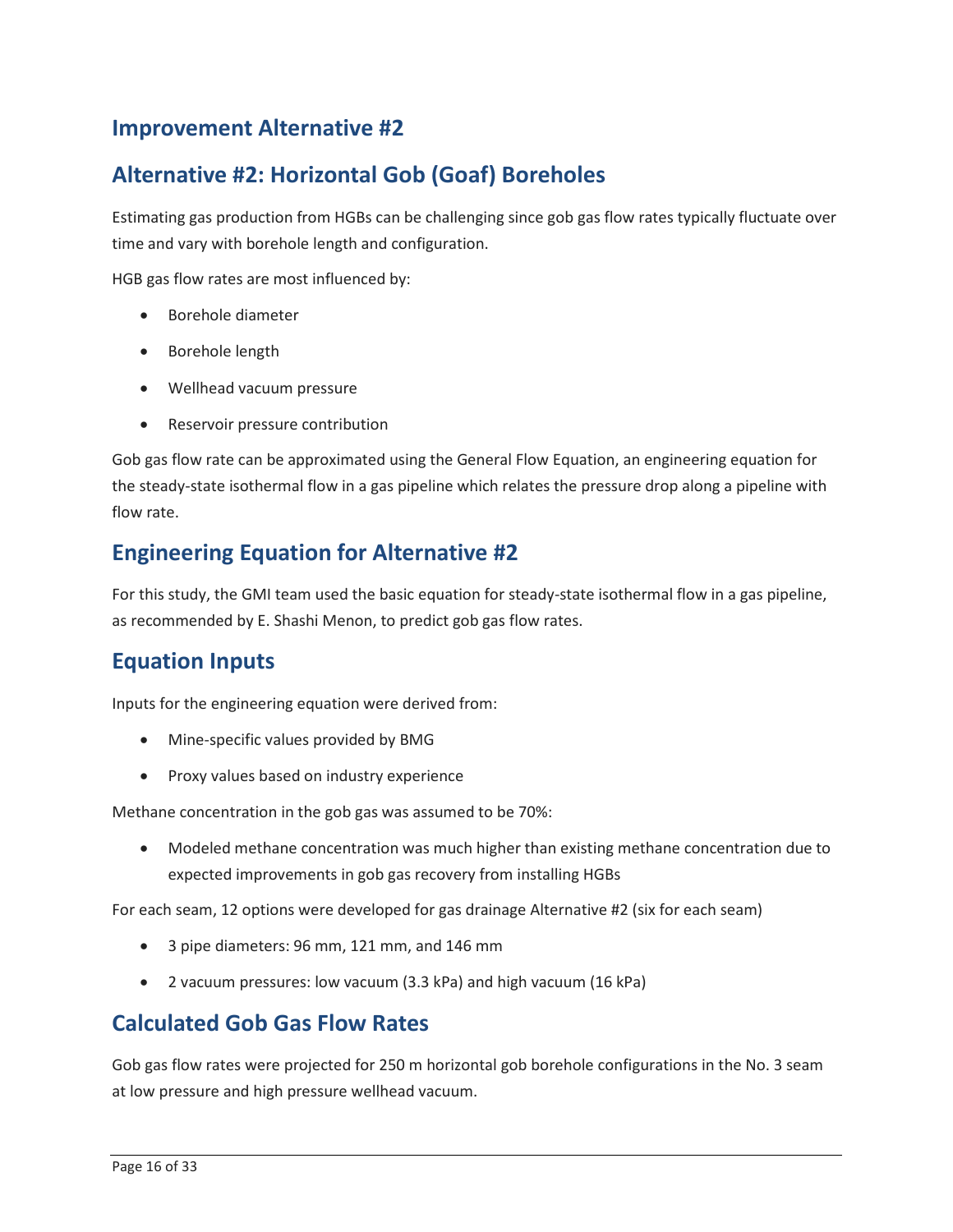Gob gas flow rates were projected for 250 m horizontal gob borehole configurations in the No. 7 seam at low pressure and high pressure wellhead vacuum.

 diameter combination was an option that the GMI team evaluated. Therefore, the GMI team evaluated For improvement to gas drainage Alternative #2, each coal seam-wellhead vacuum pressure-pipe 12 horizontal gob gas borehole options.

### **History Matching for Simulated Gas Prediction**

 data as inputs to compare simulation and calculated outputs to actual gas production. This "history matching" can further confirm the validity of the simulated and calculated gas prediction (see Module 4 If historic data inputs are available, reservoir simulation and engineering equations can be run using the for more information).

 because there were insufficient historic data to input into the model for comparison of modeled results The analysis prepared for the Liulong mine pre-feasibility study report did not include history matching to actual gas production.

## **Quantifying the Benefits of Improvements & Gas Production Forecasting**

### **Quantifying the Benefits of Improvements to Gas Drainage**

The next step in a pre-feasibility study is normally assessing the benefits of improvements to gas drainage. The level of analysis depends on the extent and effectiveness of the existing gas drainage systems at the mine.

 In the case of the Liulong Mine, existing gas drainage was very limited, and given the existing drainage practices, the mine could produce only 600,000 tpa of coal compared to the set target of 1.5 million tpa the recommended alternatives would not provide great value to the study. after acquisition. BMG recognized the need to completely replace the existing mine gas drainage approach. Therefore, a quantitative analysis of the improvements comparing existing gas drainage to

the recommended alternatives would not provide great value to the study.<br>Instead, this portion of the study was merged with gas production forecasting (as discussed in Module 6) to focus on comparing proposed improvements under Alternatives #1 and #2.

### **Forecasting Gas Production: Evaluating Mine-wide Solutions**

 the GMI team developed mine-wide gas production forecasts, assessed risks, and prepared market and After evaluating the simulation results for the horizontal in-seam boreholes (Alternative #1, Options 1-4) and the calculated gas production rates for the horizontal gob boreholes (Alternative #2, Options 1-12), financial analyses for the three best solutions for improving gas drainage.

Improvement Alternative #1: In-seam pre-mine drainage boreholes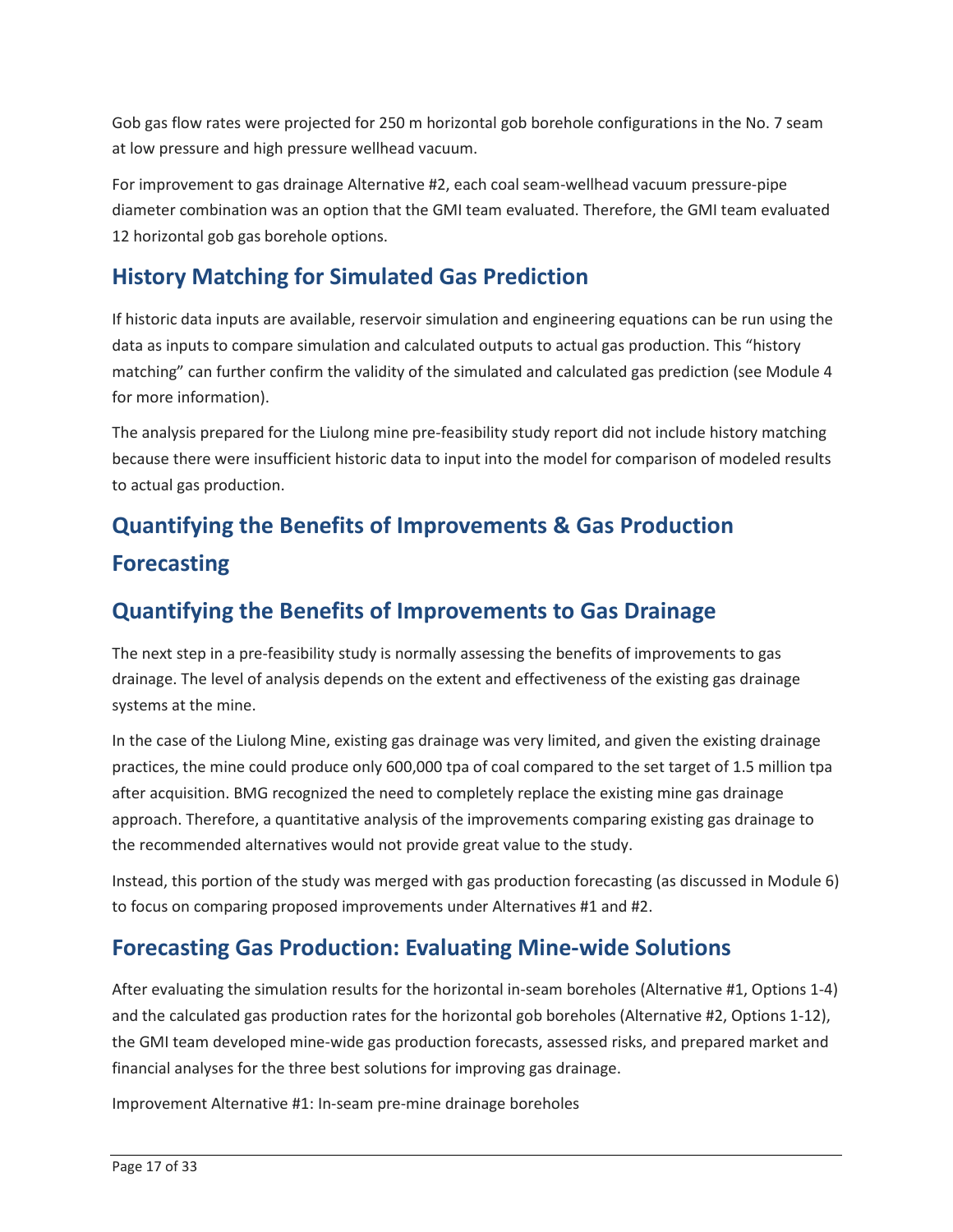- • Solution #1 (Alternative #1, Options 1 & 2): In-seam pre-mine drainage boreholes penetrating mining seams at intervals of 30 m in Seam No. 3 and Seam No. 7.
- • Solution #2 (Alternative #1, Options 3 & 4): In-seam pre-mine drainage boreholes penetrating mining seams at intervals of 10 m in Seam No. 3 and Seam No. 7.

Improvement Alternative #2: Horizontal gob boreholes

 • Solution #3 (Alternative #2, Options 5 & 11): Horizontal gob boreholes placed above mining seams (121 mm at 16 kPa) in Seam No. 3 and Seam No. 7.

 panels, the next step was to extrapolate those production rates across the entire mining operation. With predicted gas production rates for in-seam boreholes and HGBs completed for individual longwall

### **Establishing a Mine Plan**

The first step to develop long-term gas production forecasts was to establish a mine plan based on:

- The existing mine layout from BMG,
- The dimensions of the Dayong addition,
- Known advance rates, and
- Other factors.

### **Mine Production Plan and Conceptual Layout**

The two diagrams on this slide present:

- The existing permitted mine production plan for the Liulong Mine with production from 2017 through 2018.
- The conceptual mine layout and future development and production plan for longwall panels (in uniform dimensions) from January 2019 through January 2032. The conceptual mine layout was developed specifically to forecast gas production and may change in the future.

The conceptual mine layout was used to forecast gas production for all three gas drainage solutions.

### **Mine Layout & Coal Production Plan: Solutions 1 and 2**

 With the conceptual mine layout and coal production plan established, the next steps were to establish borehole placement and timing to predict mine-wide gas production.

For in-seam pre-mine drainage boreholes (Solutions 1 and 2), the team:

 • Established borehole locations using 30 m and 10 m borehole penetration spacing in Solutions 1 and 2.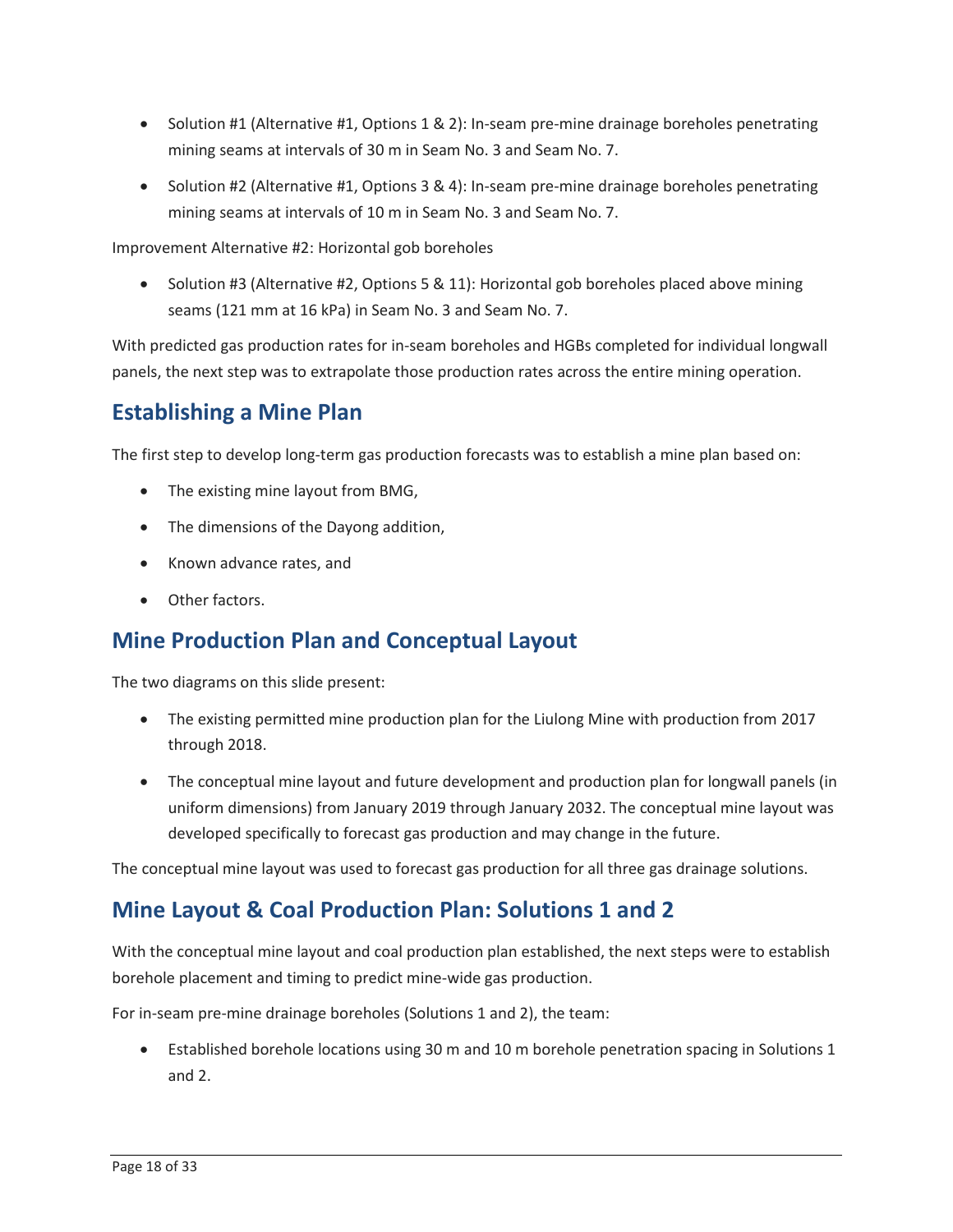- Assumed boreholes begin gas production upon completion, prior to longwall production.
- • Assumed production from in-seam pre-drainage boreholes would terminate prior to the initiation of mining operations at each panel.

### **Mine Layout & Coal Production Plan: Solution 3**

For the horizontal gob boreholes (Solution 3), the team assumed that:

- Three HGBs per panel would be drilled, and that drilling and completion would occur prior to commencement of longwall production at each panel.
- HGBs would be drilled the full length of the panel from the main.
- HGBs would not produce gas prior to longwall production.
- or terminate once 100 percent of each seams' gas resource was depleted, whichever occurred • Production from HGBs would either extend six months after mining at each panel is completed first.

### **Forecasting Gas Production**

HGBs. Once borehole spacing and drilling schedules were established, mine-wide gas production was forecasted using simulated production rates for in-seam boreholes and calculated production rates for

HGBs.<br>Annual gas production was forecast from 2017 through 2032.<br>HGBs were forecast to deliver the highest gas production.

### **Forecasting Gas Production Results**

 The GMI team forecasted gas production for all three gas drainage solutions for 15 years through 2032 based on the conceptual layout and the coal production plan.

 Solution #3 (horizontal gob boreholes) was the most effective method to recover and produce CMM at the Liulong Mine.

Gob boreholes were not only more effective on an annual basis, but they were also more effective over the life of the project.

The three solutions were then evaluated to assess their market access, financial performance, and risk exposure.

### **Market, Financial & Risk Analyses**

### **Evaluation of CMM Markets**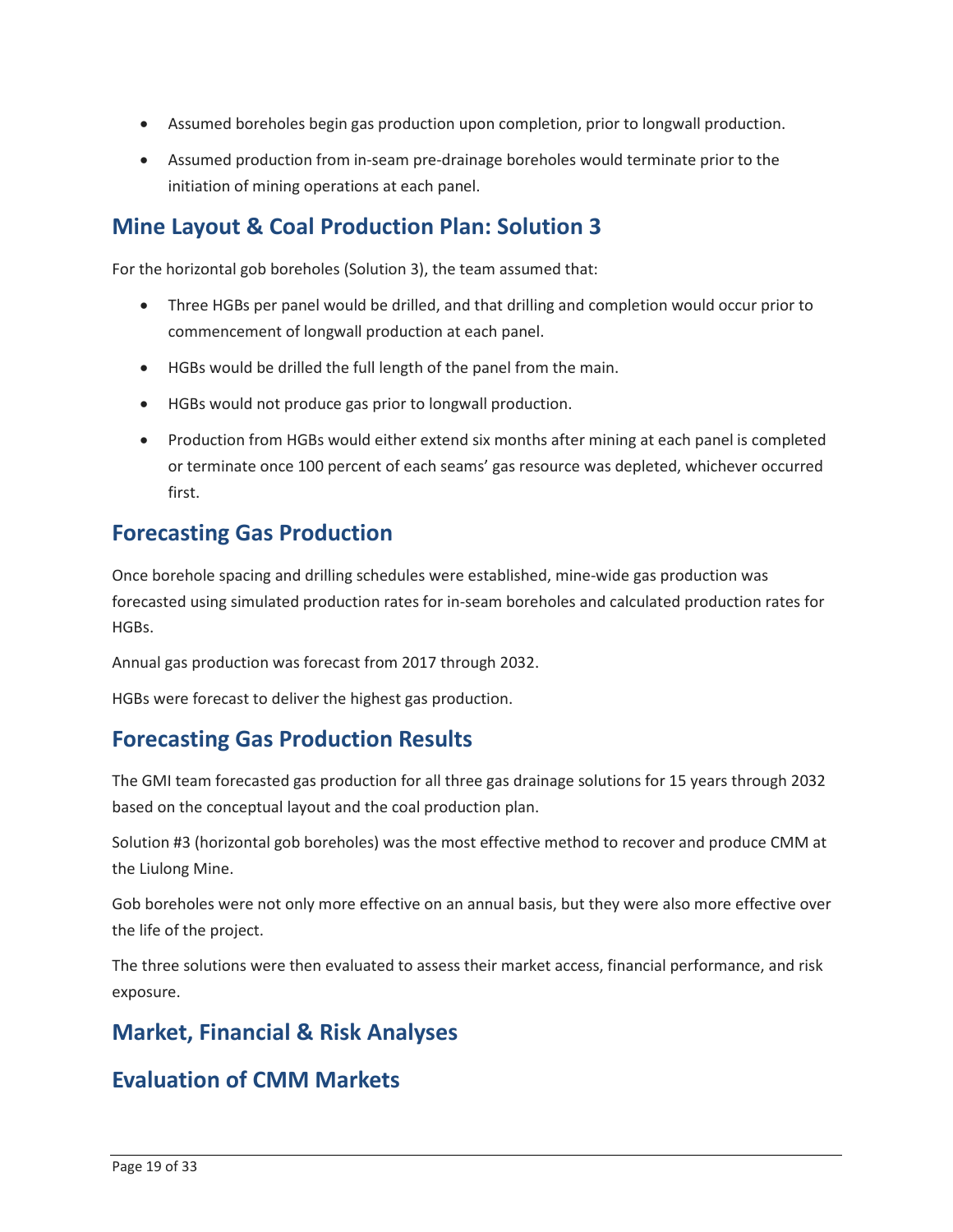production, the GMI team then conducted an initial review of CMM markets. Having assessed CMM resources, evaluated gas drainage practice for improvements, and forecasted gas

The following slides show the market analysis conducted by the GMI team and BMG including:

- Identification of all potential markets
- Initial assessment of those markets
- Identification of markets with legitimate prospects
- Assessment of the remaining markets
- Preferred market including the basis for choosing that market

### **Initial Evaluation of CMM Markets at Liulong Mine**

 Seven potential markets were initially identified by the GMI Team and BMG; however, two were quickly eliminated based on available information leaving five potential markets for further analysis.

| <b>Market</b>                  | <b>Evaluation</b>                                                                                | <b>Continue with</b><br>Option? |
|--------------------------------|--------------------------------------------------------------------------------------------------|---------------------------------|
| Local natural gas distribution | A local distribution system is located in the area                                               | Yes                             |
| Power generation: on-site use  | Mines normally have large demand for electricity                                                 | Yes                             |
| Power generation: grid sales   | A physical interconnect and sales to the grid are<br>possible                                    | Yes                             |
| <b>Boiler</b> fuel             | There is typically demand at mines for hot water and<br>steam                                    | Yes                             |
| Natural gas transmission       | There is no access to a high-pressure transmission line<br>in the area                           | No.                             |
| Industrial use                 | There are no industrial users within a reasonable<br>distance to the surface gas production site | No.                             |
| CNG/LNG                        | CNG could be possible; Gas quality is too low for LNG<br>production                              | <b>Yes</b>                      |

### **Second Evaluation of CMM Markets at Liulong Mine**

 for a CMM project at the Liulong Mine. The five remaining markets were further evaluated focusing on technical, logistical, economic, policy, and legal considerations. Based on this analysis, two options were identified as being realistic markets

| <b>Market</b>                  | <b>Evaluation</b>                                                                                                                                                 | <b>Continue with</b><br>Option? |
|--------------------------------|-------------------------------------------------------------------------------------------------------------------------------------------------------------------|---------------------------------|
| Local natural gas distribution | Subsidy available improving economics, but: system<br>oversubscribed; capacity not available for many years;<br>no existing interconnect from the mine's drainage | No                              |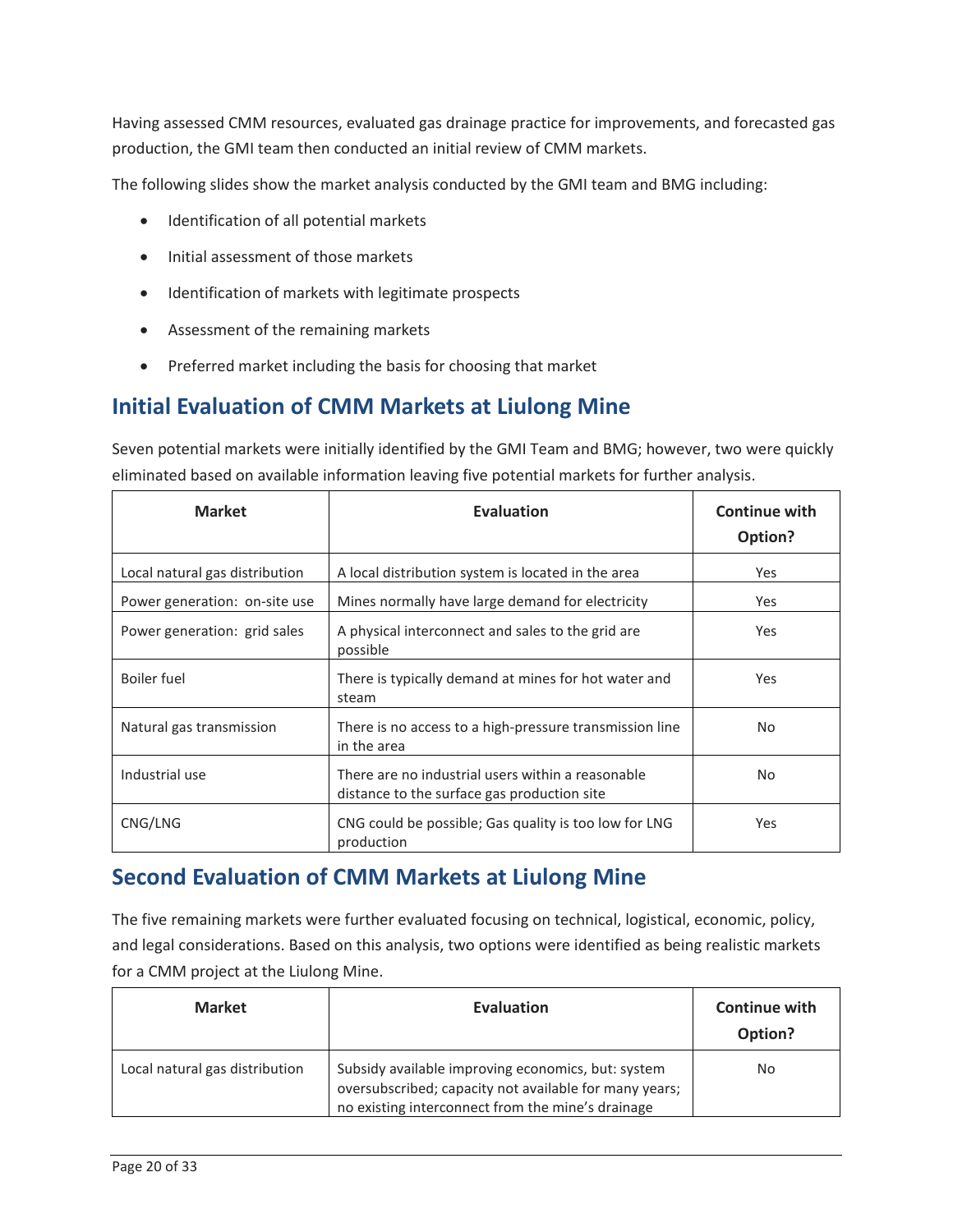|                               | system to the gas distribution system; low gas sales<br>price - unlikely to be profitable                                                                                                                                                                                                       |            |
|-------------------------------|-------------------------------------------------------------------------------------------------------------------------------------------------------------------------------------------------------------------------------------------------------------------------------------------------|------------|
| Power generation: on-site use | Demand for power at the mine: in line with corporate<br>policy and has support of management; significant in-<br>country experience with CMM power projects;<br>capacity to design & build; could be economically<br>attractive; offset high industrial electricity price;<br>subsidy available | Yes.       |
| Power generation: grid sales  | Subsidy available: physical grid interconnect possible;<br>sales to the grid may be difficult                                                                                                                                                                                                   | <b>Yes</b> |
| Boiler fuel                   | Limited demand for hot water/heating due to warm<br>climate                                                                                                                                                                                                                                     | No.        |
| Natural gas transmission      | Eliminated in first evaluation                                                                                                                                                                                                                                                                  | No.        |
| Industrial use                | Eliminated in first evaluation                                                                                                                                                                                                                                                                  | No.        |
| CNG/LNG                       | CNG and LNG are not economic                                                                                                                                                                                                                                                                    | No.        |

### **Final Evaluation of CMM Markets at Liulong Mine**

 viable market for a CMM project at the Liulong Mine due to the demand for power at the mine. It was In the final analysis, the GMI team and BMG determined that on-site power generation is the most also the preferred option by BMG, demonstrating management support for the project.

| <b>Market</b>                  | <b>Evaluation</b>                                                                               | Preferential<br><b>Market for</b><br>Project? |
|--------------------------------|-------------------------------------------------------------------------------------------------|-----------------------------------------------|
| Local natural gas distribution | Eliminated in second evaluation                                                                 | No.                                           |
| Power generation: on-site use  | Preferred by mine company management; preliminary<br>analysis indicates option is most economic | <b>Yes</b>                                    |
| Power generation: grid sales   | Economics are positive, but sales to the grid are<br>difficult                                  | No.                                           |
| Boiler fuel                    | Eliminated in second evaluation                                                                 | No.                                           |
| Natural gas transmission       | Eliminated in first evaluation                                                                  | No.                                           |
| Industrial use                 | Eliminated in first evaluation                                                                  | No.                                           |
| CNG/LNG                        | Eliminated in second evaluation                                                                 | No.                                           |

### **Risk Analysis**

The GMI team considered project risks at a high level for this pre-feasibility study. However, the team did not include a discussion of project risks for the pre-feasibility study report due to the public nature of the report.

The following slides summarize the three types of risks evaluated: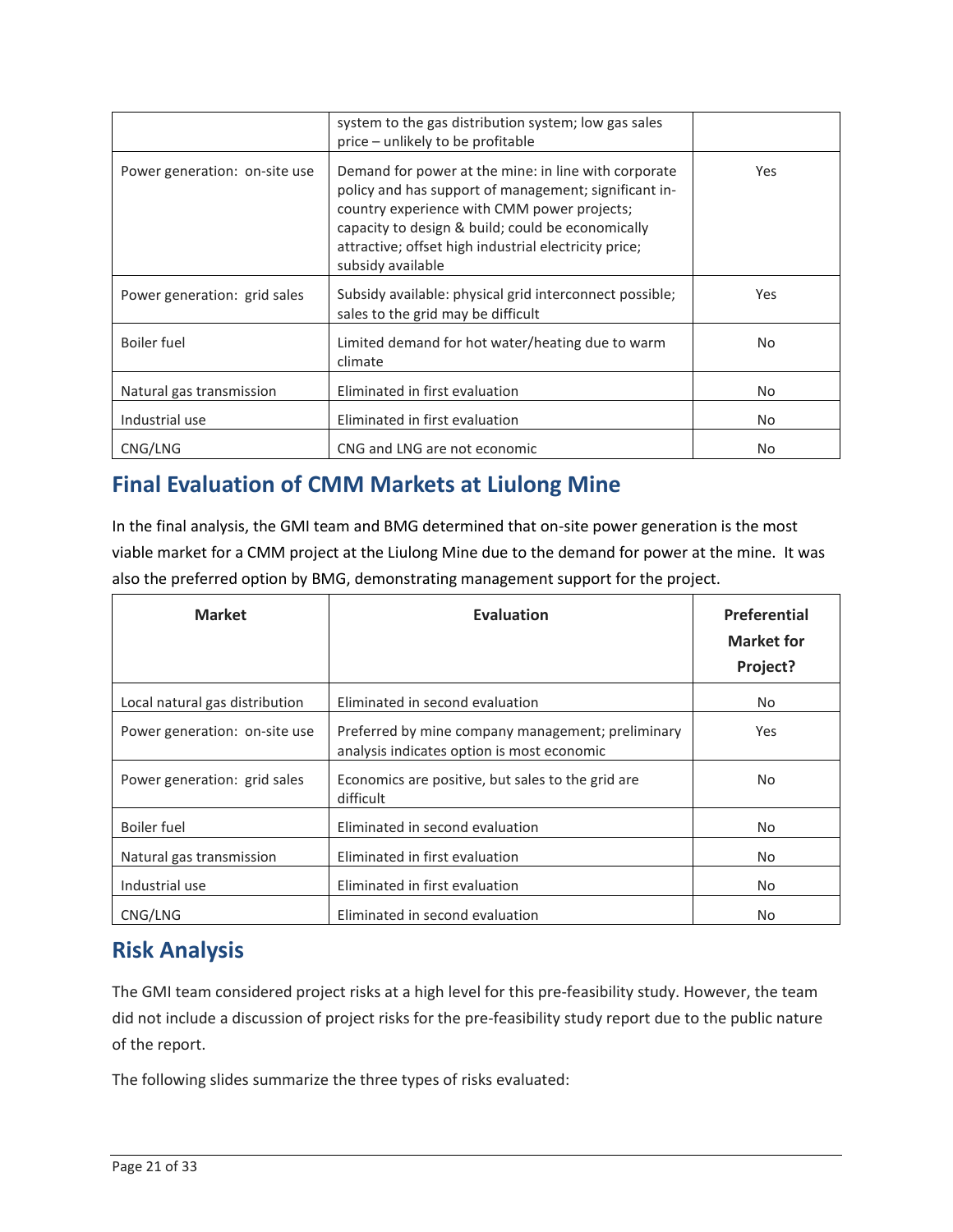- Technical
- Market
- Financial

## **Risks Evaluated: Technical**

| <b>Risk</b>                                                                                                                              | Impact                                                                                       | <b>Mitigation</b>                                                                                                                                                              |
|------------------------------------------------------------------------------------------------------------------------------------------|----------------------------------------------------------------------------------------------|--------------------------------------------------------------------------------------------------------------------------------------------------------------------------------|
| More rapid decline of gas<br>supply than expected - isolation<br>of sources, more rapid flooding,<br>erroneous interpretation of<br>data | Reduced revenue, early project<br>termination, unable to deliver<br>contracted energy supply | Improve forecasts: conduct in-<br>depth investigations and testing<br>in the full feasibility study and<br>develop more detailed<br>geological and decline reservoir<br>models |
| Failure of a production well                                                                                                             | No revenue until remedied                                                                    | Install dual production pipes in<br>entries (pre closure) or drill<br>replacement borehole post<br>closure                                                                     |
| Loss of gas quality                                                                                                                      | Power or thermal energy supply<br>reduced or in worst case, halted                           | Undertake remedial work on<br>mine entry seals                                                                                                                                 |
| <b>Equipment failure</b>                                                                                                                 | Loss of revenue until repaired                                                               | Detailed warranties; business<br>interruption insurance; planned<br>maintenance; use only OEM<br>spares                                                                        |

### **Risks Evaluated: Market**

| <b>Risk</b>             | Impact                 | <b>Mitigation</b>                                                                       |
|-------------------------|------------------------|-----------------------------------------------------------------------------------------|
| Fall in power prices    | Loss of revenue        | Dual revenue streams; develop<br>only high ROI projects so there<br>is some flexibility |
| Carbon market collapses | Loss of carbon revenue | Dual revenue streams                                                                    |

### **Risks Evaluated: Financial**

| <b>Risk</b>                   | Impact                                                              | <b>Mitigation</b>                                                                |
|-------------------------------|---------------------------------------------------------------------|----------------------------------------------------------------------------------|
| Carbon assets fail to deliver | Additional cost of emission<br>reduction credits from the<br>market | Business risk (once the contract<br>is signed to deliver emission<br>reductions) |
| Subsidies end                 | Project unable to deliver<br>expected financial returns             | Engage provincial and central<br>governments to note impact                      |

### **Financial Analysis Model Inputs**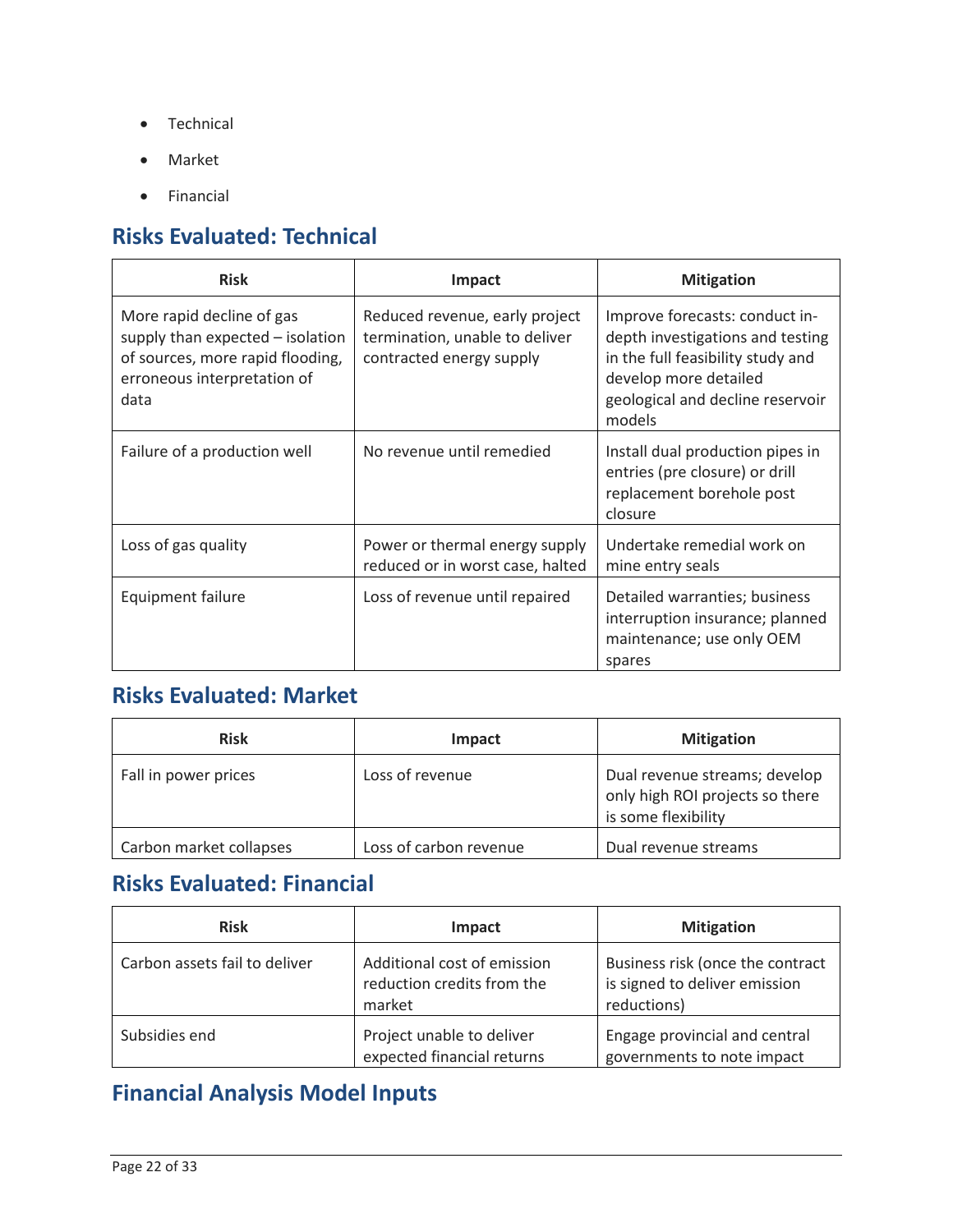more detailed financial models built for full CMM feasibility studies. The end use for the CMM project was on-site power to supply electricity to the mine. EPA built a simplified project-specific financial model in MS Excel®. The model design was based on

 Internal Rate of Return (IRR), and Simple Payback Period. The financial model calculated cash flows and produced financial metrics: Net Present Value (NPV),

Inputs for the model included:

- Gas production from gas production forecasts
- Power plant capacity calculated from available gas volumes
- Commodity pricing and subsidy pricing from the markets
- Values based on professional experience and expertise

### **Financial Analysis of Drainage Solutions**

 recommended gas drainage improvement solution was Solution #3 (HGBs). It yielded: Based on the data provided and evaluation of the three drainage improvement solutions, the

- The highest methane recovery and largest emission reduction potential
- The greatest power production potential

| Solution      | <b>Description</b>                                                    | <b>Max Power</b><br>Plant<br>Capacity | <b>NPV-10</b><br><b>US\$000</b> | <b>IRR</b> | Payback<br>Year | Net $CO2e$<br><b>Reductions</b><br>(Million<br>metric tons)<br>CO <sub>2</sub> |
|---------------|-----------------------------------------------------------------------|---------------------------------------|---------------------------------|------------|-----------------|--------------------------------------------------------------------------------|
|               | In-seam boreholes<br>penetrating mining seams at<br>intervals of 30 m | 2 MW                                  | $-5,722$                        | $-3%$      |                 | $0.32$ Mt                                                                      |
| $\mathcal{P}$ | In-seam boreholes<br>penetrating mining seams at<br>intervals of 10 m | 6 MW                                  | $+1.278$                        | $+12%$     | 8               | $1.1$ Mt                                                                       |
| 3             | Horizontal gob boreholes<br>placed above mining seams                 | 9 MW                                  | $+30,054$                       | $+43%$     | 3               | 2.9 <sub>Mt</sub>                                                              |

• The most cost-effective results

#### **Recommended Next Steps**

The following next steps were recommended in the pre-feasibility study report:

production forecasts. • Develop a clear mine layout for the Dayong coalfield with exact panel dimensions and coal production forecasts.<br>Page 23 of 33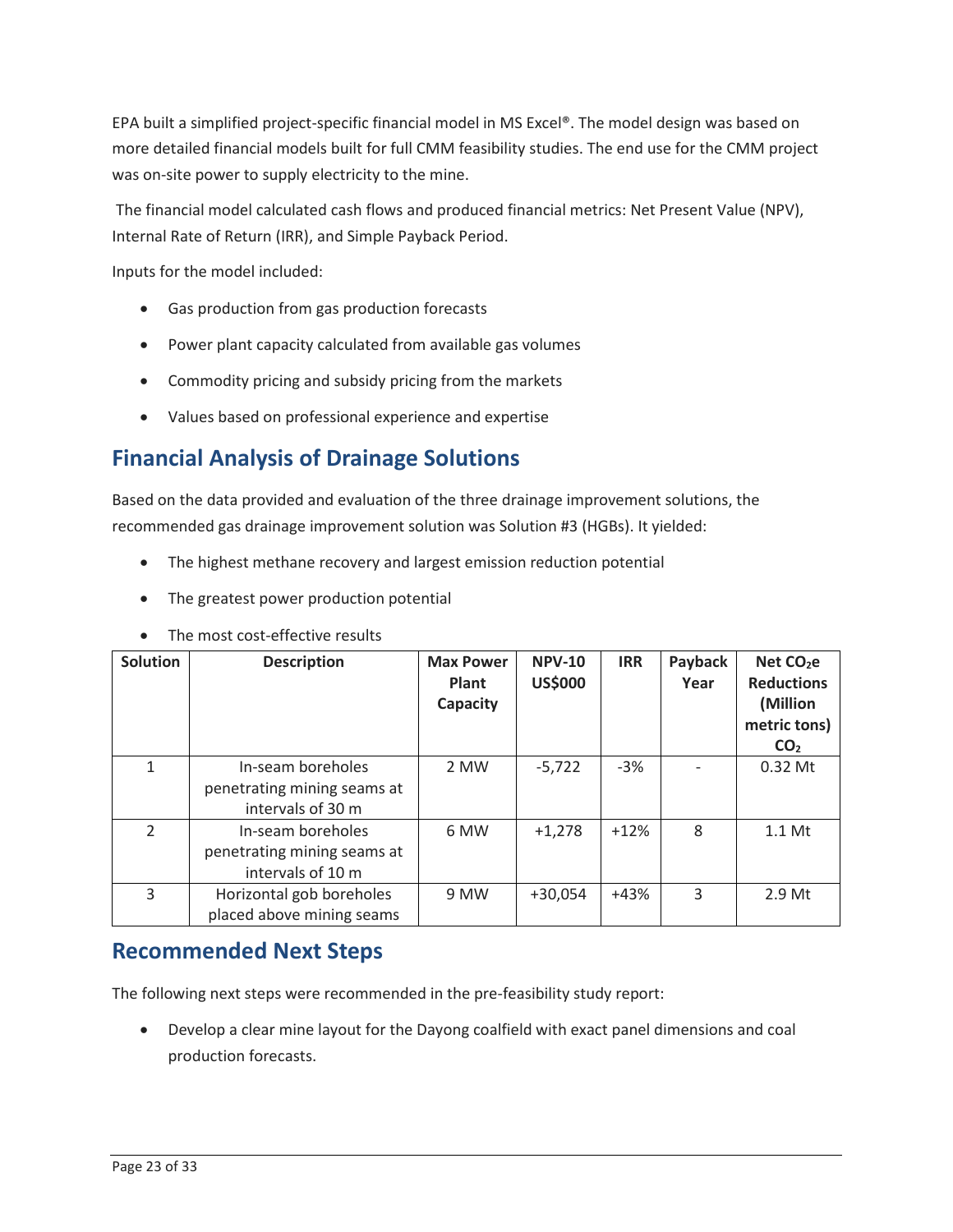- • Take additional core samples in the Dayong coalfield and conduct gas desorption analyses to obtain accurate measure of gas content, permeability, and porosity of the coals.
- • Confirm the ability of the Liulong Mine to sell excess electricity to the power grid and confirm cost for a grid interconnect.
- Conduct pilot tests for both types of in-mine degasification technologies proposed in this study to develop more accurate production forecasts.
- confirm the economic and technical feasibility of CMM-to-power and the viability of alternatives and their competitiveness with power generation. • Investigate and analyze more thoroughly all utilization options including power production to
- BMG can determine the appropriate sources and mix of financing, including the mix of debt and • Begin investigation of financing options to confirm available sources of project finance so that equity.

### **Module 8 Summary**

 This module demonstrated how the steps in a pre-feasibility study (which were introduced in the previous modules of this training) were applied during the Liulong Mine case study.

### **Thank you!**

You have completed Module 8.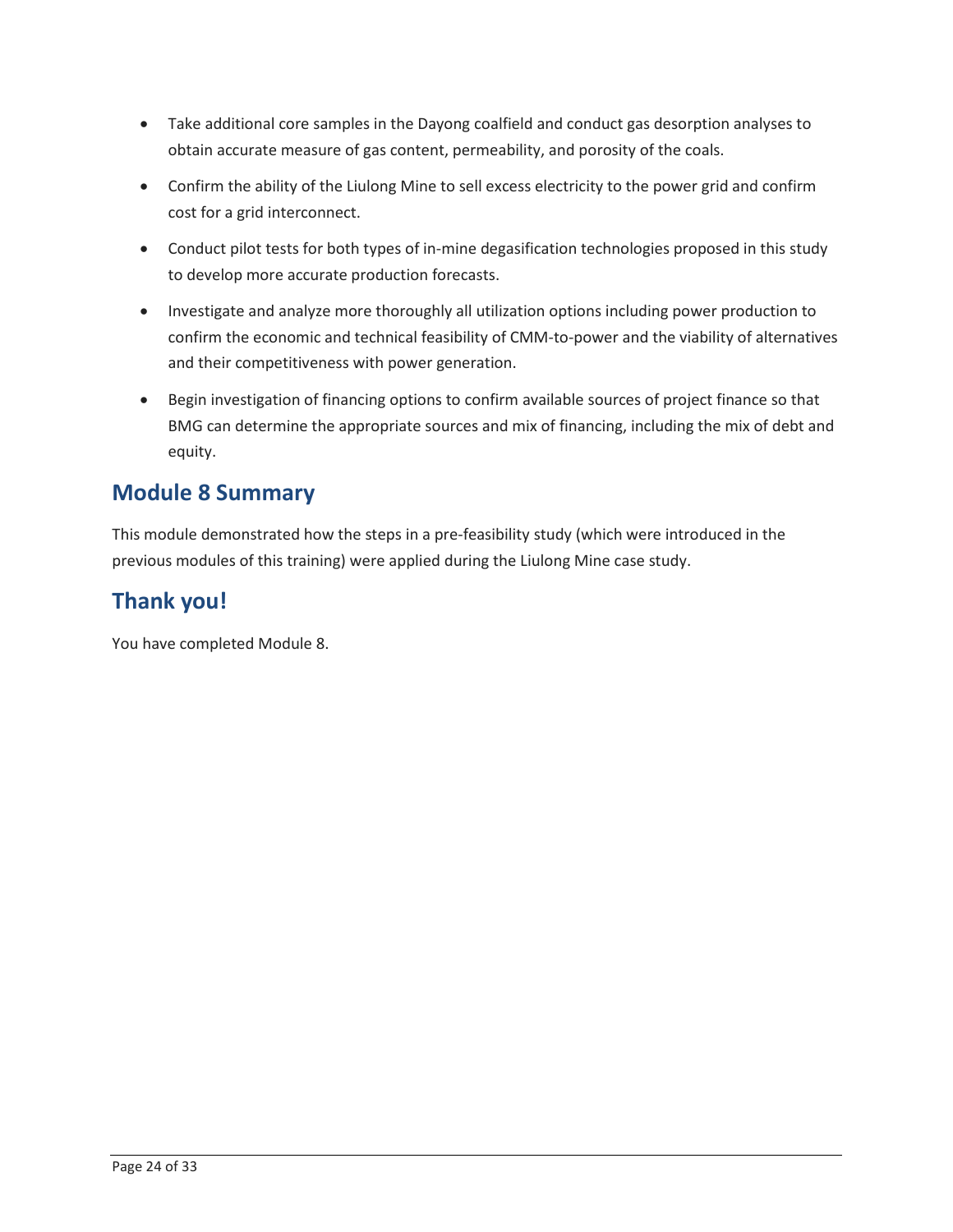### **Glossary of Terms**

 **Abandoned Mine Methane (AMM)** — Coal mines that are temporarily or permanently closed that  produce significant methane emissions from diffuse vents, fissures, or boreholes.

**Adsorbed Methane** — Methane accumulated on the surface of coal.

 **Adsorption Isotherm** — An empirical relation between the concentration of a solute on the surface of an adsorbent to the concentration of the solute in the liquid with which it is in contact.

**Anticline** — A rock fold that bulges upward in the middle.

 **Ash Content** — The non-combustible residue left after carbon, oxygen, sulfur, and water has been driven off during combustion. The remaining residue or ash is expressed as a percent of the original coal sample weight.

 **Bankable** — Project or proposal that has sufficient collateral, future cashflow, and high probability of success, to be acceptable to institutional lenders for financing.

 **Behind Shield** — Longwall shearer machines have a protective shield that prevents the floor and roof shield and is a source of methane emissions into the mine workings. from collapsing onto the shearer during mining of the longwall panel. The gob area exists behind the

 **Beltways** — Pathways within the mine where belt conveyors carrying coal or other products move product.

 **Bleeder Shaft** — A vertical shaft through which gas-laden air from working districts is discharged to the surface. Bleeder shafts are typically not man/material shafts and have higher allowable methane concentrations.

 **Booster Fan** — An underground ventilation device installed in series with a main surface fan that is used to boost the pressure of the air current passing through it.

**Borehole** — A narrow shaft bored in the ground, either vertically or horizontally.

**Borehole Spacing** — The measured distance between two or more boreholes drilled for production.

 **California Cap-and-Trade** — The Cap-and-Trade Program is a key element of California's strategy to effectively meets its goals for GHG emissions reductions. The Cap-and-Trade Regulation establishes a declining limit on major sources of GHG emissions throughout California, and it creates a powerful reduce greenhouse gas (GHG) emissions. It complements other measures to ensure that California costeconomic incentive for significant investment in cleaner, more efficient technologies.

 **Capillary Pressure** — The pressure difference across the interface between two immiscible fluids arising from the capillary forces. These capillary forces are surface tension and interfacial tension.

 **Capital Cost** — Fixed, one-time expenses incurred on the purchase of land, buildings, construction, and equipment used in the production of goods or in the rendering of services. In other words, it is the total cost needed to bring a project to a commercially operable status.

 **Capital Expenditures (CapEx)** — Funds used by a company to acquire, upgrade, and maintain physical assets such as property, plants, buildings, technology, or equipment. CapEx is often used to undertake new projects or investments by a company.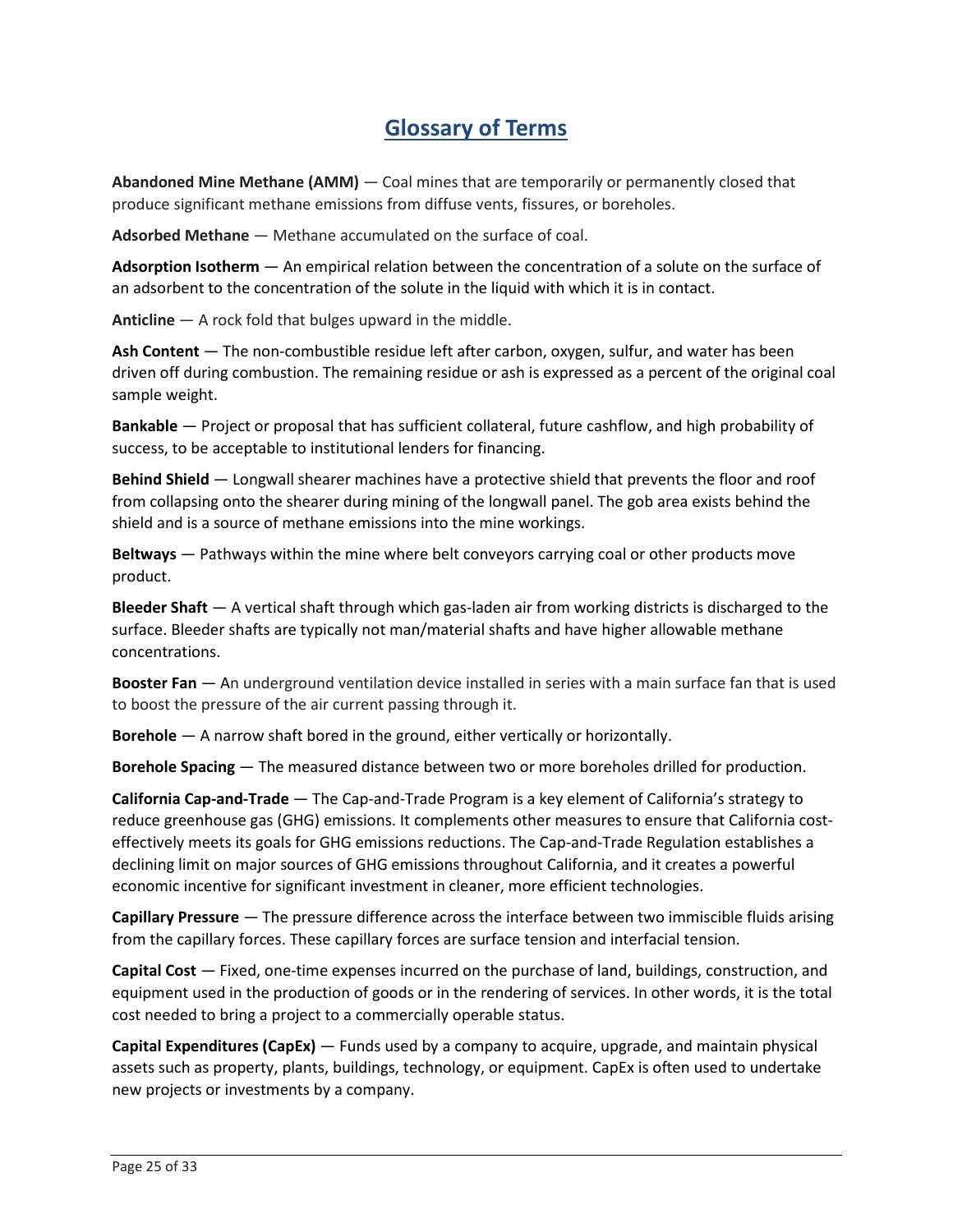**Carbon Registry** — A publicly available system that tracks carbon offset projects and issues offsets for each unit of emission reduction or removal that is verified and certified.

 **Casing** — A large diameter pipe that is assembled and inserted into a recently drilled section of a borehole.

**Channels** — Areas where the coal seam is truncated by noncoal rock.

 **Clean Development Mechanism** — The CDM allows emission-reduction projects in developing countries to earn certified emission reduction (CER) credits, each equivalent to one ton of CO2. These CERs can be traded and sold and used by industrialized countries to a meet a part of their emission reduction targets under the Kyoto Protocol. The mechanism stimulates sustainable development and emission reductions, while giving industrialized countries some flexibility in how they meet their emission reduction limitation targets.

**Clean Tons** — Coal production from the mine following washing at a coal preparation plant.

**Cleats** — Naturally occurring orthogonal joints in coal. They occur as two perpendicular sets of fractures.

 **Coal Bed Methane (CBM)** — Methane extracted from coal seams before mining occurs. CBM is also known as virgin coal seam methane or coal seam gas. It is widely considered an "unconventional" source of natural gas.

**Coal Depth** — The measured or approximate distance to the coal-bearing strata

 **Coal Mine Methane (CMM)** — Methane released from coal due to mining activities. Like CBM, CMM is a subset of the methane found in coal seams, but it refers specifically to the methane found within mining areas (e.g., within a mining plan), while CBM refers to methane in coal seams that will never be mined. Because CMM would be released through mining activities, recovering and using CMM is considered emissions avoidance.

 **Coal Thickness** — The measured or approximate thickness of the coal-bearing strata. Measured from the top of the coal-bearing unit to the top of the underlying unit.

 **Collar** — A common component of drilling infrastructure that provides weight on bit for drilling. Drill collars are thick-walled tubular pieces machined from solid bars of steel, usually plain carbon steel but sometimes of nonmagnetic nickel-copper alloy or other nonmagnetic premium alloys.

**Combined Heat and Power (CHP)** — The concurrent production of electricity or mechanical power and thermal energy from a single source of energy. Also referred to as cogeneration.

**Completion** — The act of installing pipe in a borehole after the drilling operation is completed.

**Compressed Natural Gas (CNG) —** Natural gas mainly comprised of methane that is stored under high pressures, mainly as a means for storage or transportation.

 **Concentration Distribution** — A spatial representation of various coal mine methane concentrations within a given mine.

 **Core** — A cylindrical section of a naturally occurring substance, typically obtained by drilling through the subsurface with a hollow steel tube called a core drill.

**Degasification —** The process of removing gases from a coal mine.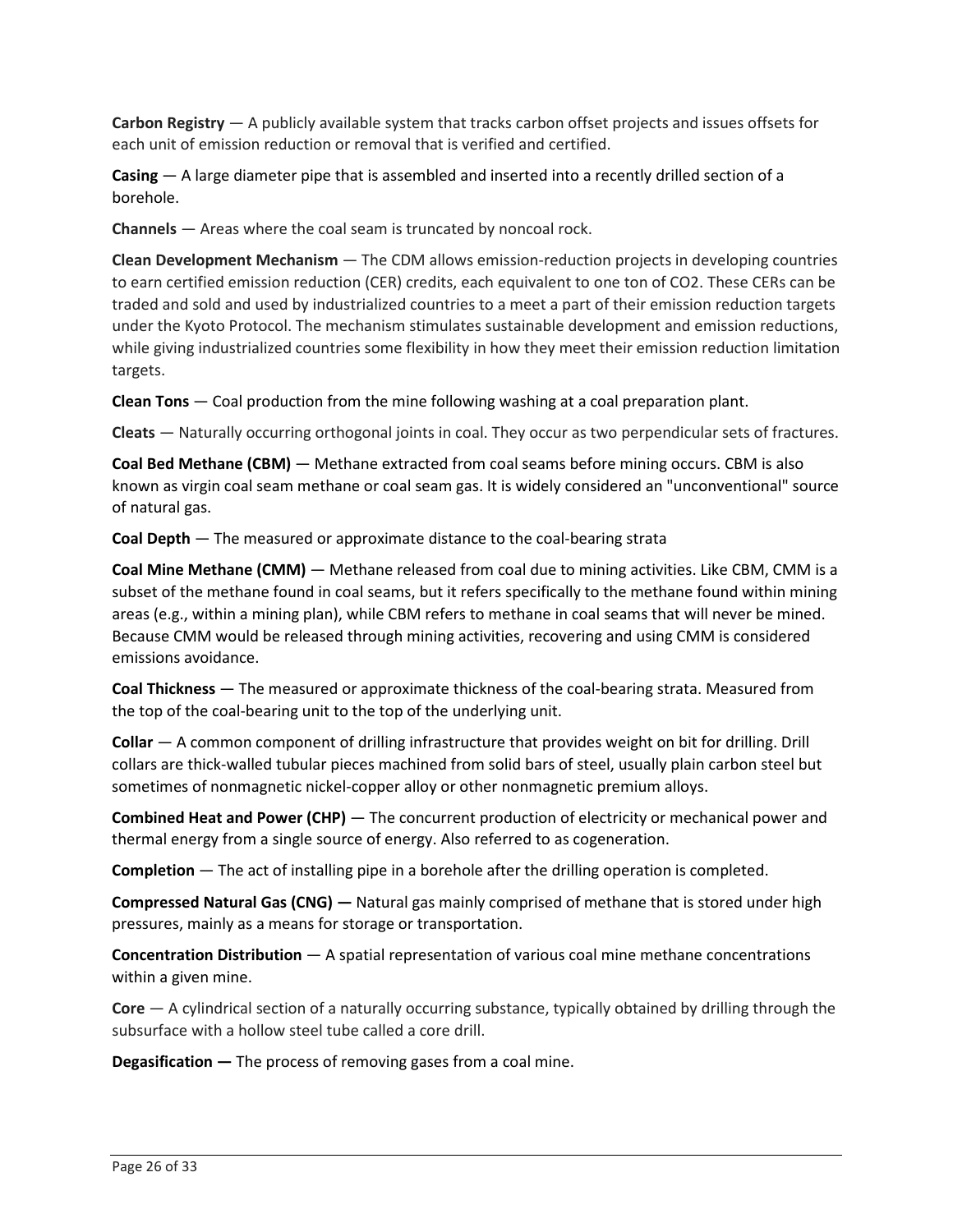**Desorption Pressure** — A phenomenon whereby a substance is released from or through a surface related to the surrounding pressure of the reservoir.

 **Destruction Only** —A CMM project where the only objective of the project is to destroy methane to reduce greenhouse gas emissions. This contrasts with an energy recovery project which uses CMM to produce useable energy such as electricity or heat.

**Diffusion Coefficient —** A measure of the mobility of gases from one gradient to another.

 **Direct Thermal** — The use of coal mine methane in direct combustion technologies other than flaring, most commonly in boilers, industrial burners, and similar applications.

 **Drainage Galleries** — Existing roadways or purpose-driven roadways above or below the mined seam that collect methane from gob areas. The galleries are sealed, and vacuum pressure is applied to draw the gas from the galleries into the pipeline system. These are also sometimes referred to as superjacent boreholes.

 **Emissions Distribution** — A spatial representation of various coal mine emissions concentrations within a given mine.

 **Emissions Factor** — A representative value that attempts to relate the quantity of a pollutant released usually expressed as the weight of pollutant divided by a unit weight, volume, distance, or duration of to the atmosphere with an activity associated with the release of that pollutant. These factors are the activity emitting the pollutant.

**Extrapolated Cost** — An estimation of future costs beyond the original observational range.

**Faults** — Breaks in the earth's crust across which movement has occurred.

 **Feasibility Studies** — Thorough report investigating the economic and technical feasibility of project development. This document is considered "bankable", meaning it is sufficient to secure project financing.

 **Financial Analysis** — The process of evaluating businesses, projects, budgets, and other finance-related analyze whether an entity is stable, solvent, liquid, or profitable enough to warrant a monetary transactions to determine their performance and suitability. Typically, financial analysis is used to investment.

 otherwise known as a candlestick flare, or in an enclosed flare, sometimes referred to as a ground flare. **Flaring —** Controlled combustion of natural gas. Flaring CMM at a coal mine can occur in an open flame,

 **Folding** — Bending of rock layers caused by compression of rocks, usually as part of mountain-building when tectonic plates collide.

 **Fracture Spacing** — Spacing of factures measured as the distance between the fractures along a line perpendicular to the average orientation of the fracture set.

 **Friability** — When coal is easy to break or crumble it is said to be friable. This has a significant impact on gas management as gas drainage boreholes drilled in friable coals can easily collapse, thereby inhibiting degasification of the mine.

 **Gas Composition** — The gas composition of any gas can be characterized by listing the pure substances it contains and stating for each substance its proportion of the gas mixture's molecule count.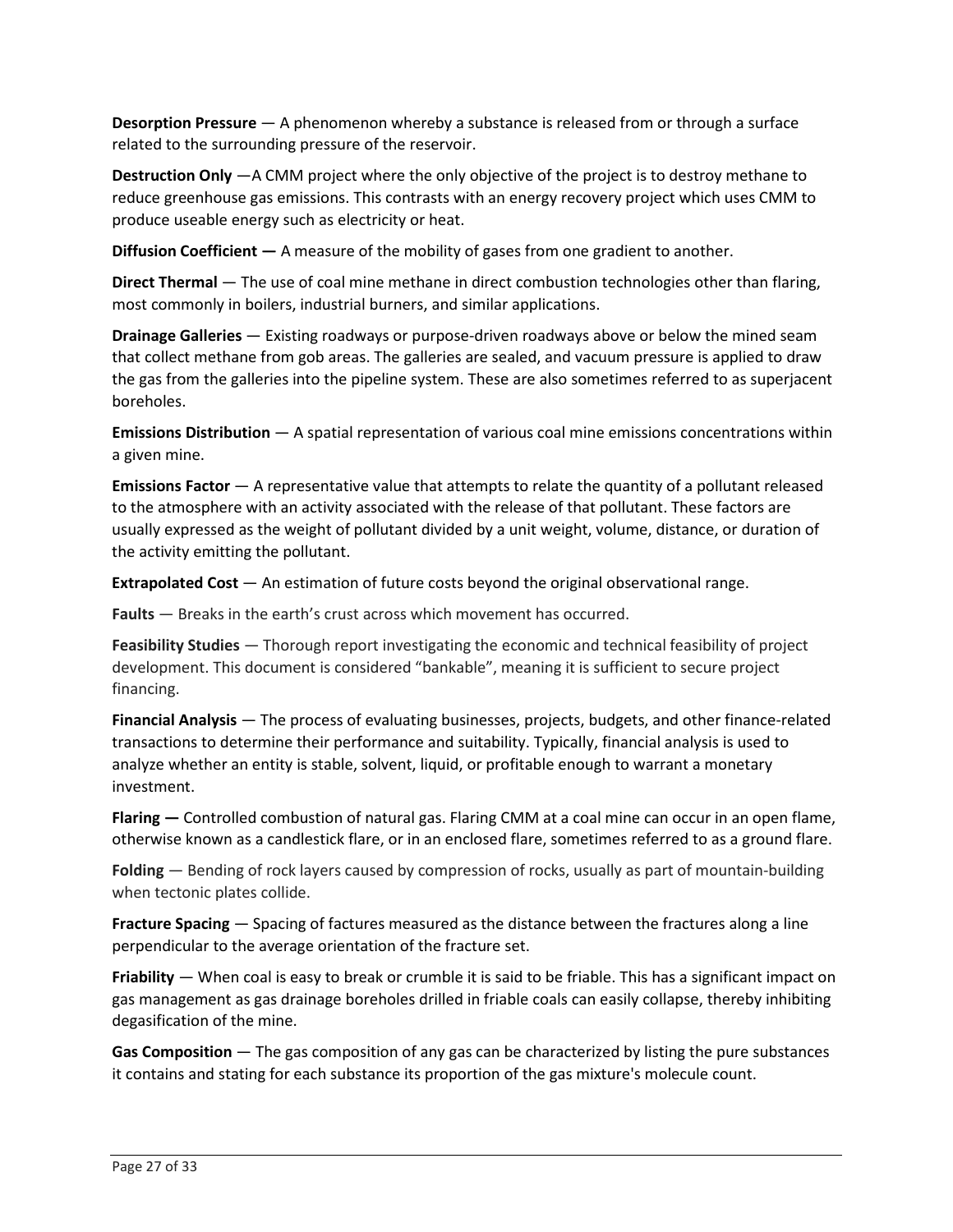**Gas Content —** Volume of gas contained in a unit mass of coal and is generally expressed in cubic meters, at standard pressure and temperature conditions, per ton of coal.

 **Gas Drainage** — Methods employed by underground coal mines, abandoned mines, and occasionally advance of mining using pre-drainage techniques and from coal seams disturbed by the extraction surface mines, for capturing the naturally occurring gas in coal seams to prevent it entering mine airways. Gas drainage systems include a combination of drainage boreholes and/or galleries, a gathering network, and vacuum pumps to draw gas to the surface. Gas can be removed from coal seams in process using post-drainage techniques. It is often referred to as methane drainage if methane is the main gas component target to be captured. Gas drainage produces coal mine methane of a higher quality than ventilation, generally in the 25 — 100 percent range.

 **Gas Drainage Efficiency** — The volume of methane produced from gas drainage as a share of all methane produced at a mine.

 **Gas Gathering System** — A system of pipelines, moisture and dust removal equipment, and prime  movers (e.g., vacuum pumps, compressors) that transport gas from borehole wellheads to the surface.

 **Gas Gravity** — The ratio of the density of the gas at standard pressure and temperature to the density of air at the same standard pressure and temperature.

Gas-In-Place (GIP) — The volume of gas stored within a specific bulk reservoir rock volume (e.g., coal).

 **Gas Outbursts** — An outburst is the sudden and violent ejection of coal, gas and rock from a coal face events, possibly even resulting in fatalities. and surrounding strata in an underground coal mine. When outbursts occur, they can be very serious

 **Gas Production** — The quantity of gas produced by pre-mine drainage and post-mine drainage boreholes and drainage galleries.

 **Gas Production Forecast** — An attempt to predict methane emissions from gas drainage systems using the following methods: basin-wide emission factors; generic gas content vs depth curves; mine-specific emission factors; probabilistic methods; engineering equations; reservoir simulation.

 **Gas Solubility** — The solubility of a gas in a liquid is directly affected by temperature and pressure. As temperature increases solubility decreases; this is described by Le Chatelier's Principle. As pressure increases solubility increases; this is described by Henry's Law.

 **Gas Viscosity** — The measure of the resistance to flow; the property that allows gas to be more mobile in a reservoir as the viscosity of gas is magnitudes lower than other fluids within a reservoir.

 **Geophysical Log** — The collection of geological and hydrologic information in wells by lowering and raising probes on a wire. It is typically more useful to employ a suite of different geophysical logs when collecting information.

 **Global Methane Initiative (GMI) —** Launched in 2004, the GMI is an international public-private initiative that advances cost-effective, near-term methane abatement and recovery and use of methane sources is a cost-effective approach to reduce greenhouse gas (GHG) emissions and increase energy as a clean energy source in three sectors: biogas (including agriculture, municipal solid waste, and wastewater), coal mines, and oil and gas systems. Focusing collective efforts on methane emission security, enhance economic growth, improve air quality and improve worker safety.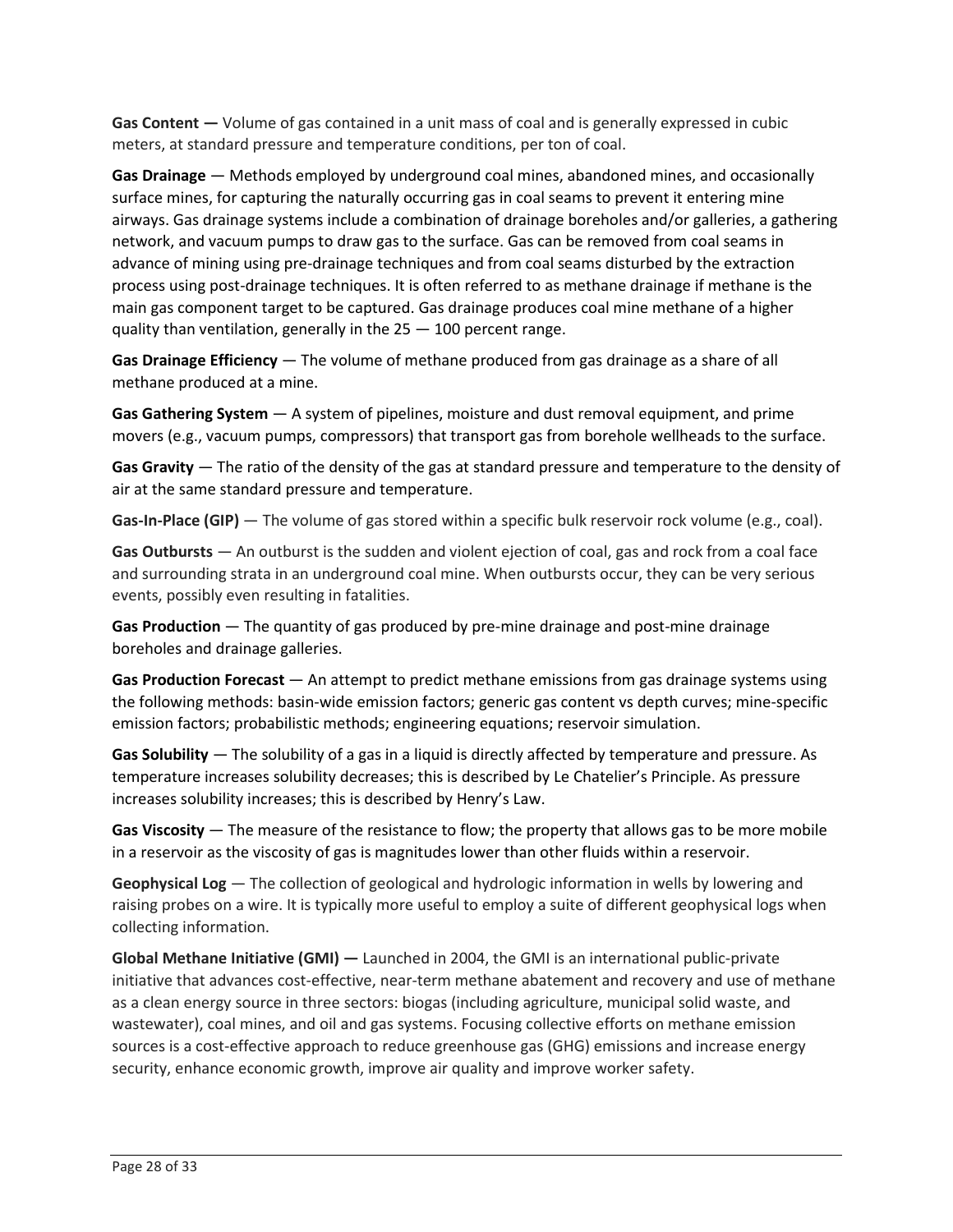**Gob (Goaf) —** Broken, permeable ground where coal has been extracted by longwall coal mining and the roof has been allowed to collapse, thus fracturing and de-stressing strata above and, to a lesser extent, below the seam being worked. The term gob is generally used in the United States; elsewhere, goaf is generally used.

 **Greenhouse Gas Emissions (GHG)** — The release of greenhouse gases and/or their precursors into the atmosphere over a specified area and period of time. May be labelled as anthropogenic (resulting from human activities) or naturally occurring.

 **Historical Emissions** — A record of the past volume of methane emissions associated with coal production.

 **Historical Production** — A record of the amount of coal or natural gas produced from a given mine or  and emissions during a pre-feasibility study. CMM project. Often used as an analogous CMM project example for forecasting future gas production

 **Igneous Intrusions** — Molten magma that rises from the mantle that thrust into existing rock formations.

**Infill Drilling** — The addition of wells in a field that decreases average well spacing**.** 

 **Initial Water Saturation** — The saturation of an undisturbed reservoir with no prior production from any earlier well.

 **In-Situ** — It can mean "locally", "on site", "on the premises", or "in place" to describe where an event takes place and is used in many different contexts. For example, in fields such as physics, geology, chemistry, or biology, in situ may describe the way a measurement is taken, that is, in the same place the phenomenon is occurring without isolating it from other systems or altering the original conditions of the test. The opposite of in situ is ex situ.

 **International Centres of Excellence on CMM** — The International Centres of Excellence on Coal Mine States and operating under the auspices of the UNECE Group of Experts on Coal Mine Methane. The Centres support capacity-building activities in United Nations Member States and serve as a platform for Methane (ICE-CMM) are designed as non-profit entities subject to the national laws of the host Member discussion on safety, environmental and economic aspects of coal mine methane (CMM). In particular, they focus on such issues as effective drainage and use of methane in coal mines and abatement of carbon emissions through cost-effective and socially responsible use or destruction of captured methane.

**Karst** — Terrain that has sinkholes, sinking streams, caves, and springs.

 **Langmuir Pressure** — The pressure at which storage capacity equals one half of Langmuir volume. Also known as the critical desorption pressure, where gas is released from the surface of a substance.

 **Langmuir Volume** — The total adsorption capacity of a substance. The maximum amount of gas that can be adsorbed to coal or shale at infinite pressure

 **Longwall —** One of three major underground coal mining methods currently in use. Employs a shearer long. This mining method can produce large quantities of coal and gas. which is pulled mechanically back and forth across a face of coal that is usually several hundred feet

**Longwall Face —** The end of the longwall panel that is being cut by the longwall shearer.

**Longwall Panel —** Large blocks of coal that are mined with a longwall shearer.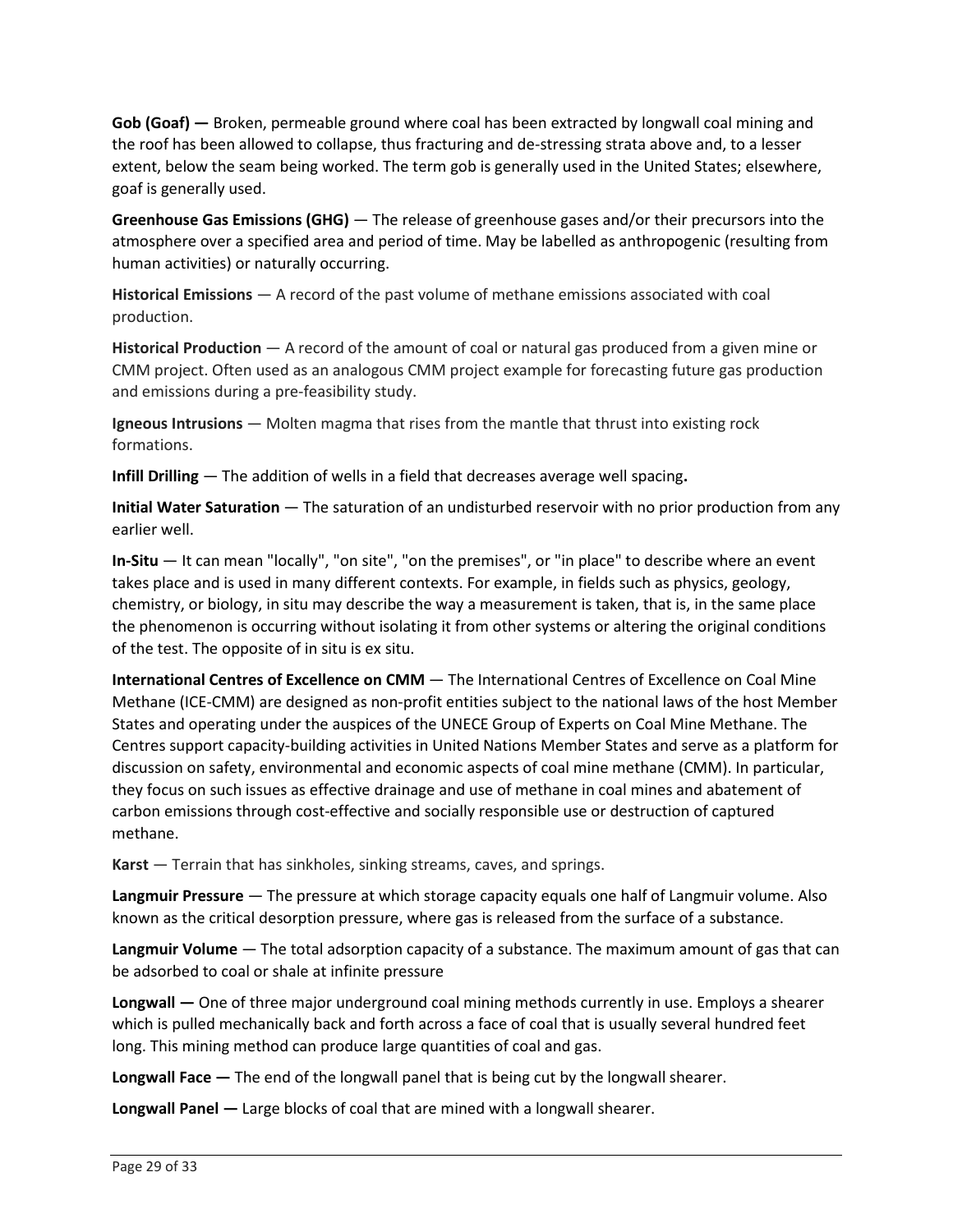**Methane** — Methane is a potent greenhouse gas. Methane's lifetime in the atmosphere is much shorter Methane is the main precursor of ground level ozone pollution, and thus affects air quality. Methane is also an energy resource that can be captured and used. Methane in mines poses safety risks, due to its than carbon dioxide, but it is 28 times as efficient at trapping radiation than CO2 over a 100-year period. explosiveness when mixed with air.

**Mineral Matter** — The solid inorganic material in coal.

**Mining Seam —** A bed of coal lying between a roof and floor.

 **Monte Carlo Simulation** — Used to model the probability of different outcomes in a process that cannot easily be predicted due to the intervention of random variables. It is a technique used to understand the impact of risk and uncertainty in prediction and forecasting models.

 **Operational Expenditures (OpEx)** — An operating expense is an expense a business incurs through its normal business operations. Often abbreviated as OPEX, operating expenses include rent, equipment, inventory costs, marketing, payroll, insurance, step costs, and funds allocated for research and development.

 **Permeability** — The state or quality of a material or membrane that causes it to allow liquids or gases to pass through it.

 **Place-In-Box** — The pore system connecting the coal matrix and the cleat system plays a key role in the desorption and gas flow rates.

 **Porosity —** The measure of void or pores space present when a solid and is represented by volume percentage of void in the solid. It defines the maximum possible amount of methane that can be retained in the coal.

 under-mining but producing gas during and after the seam is being mined. **Post-Mine Drainage** — Drilling boreholes (vertical gob wells, cross-measure boreholes, directional horizontal boreholes, or gob drainage galleries) in advance of mining so that they are in place prior to

 **Post-Mine Drainage Boreholes** — Boreholes drilled above or below the mined seam which produce methane from gob areas after the coal seam is mined. Post-mine drainage boreholes can be drilled from the surface or in-mine. Initially, methane concentrations can be high, but concentrations will decline relatively quickly as air from the gob area is drawn into the boreholes. There are also commonly referred to as post-drainage boreholes.

 **Pre-Feasibility Studies** — Typically provide a detailed technical analysis of site-specific information and typically not considered a "bankable" document. considers project financing. Provides a gas production forecast and a review of current gas drainage practices. However, this document provides less granularity than a full feasibility study. This document is

 **Pre-Mine Drainage** — Drilling in-seam boreholes to extract gas from the coal seam in advance of mining operations.

 **Pre-Mine Drainage Boreholes** — Boreholes drilled into the mined seam or adjacent gas-bearing rock seam is mined. Once mined-through, gas production ceases. Methane concentrations can be very high, and coal strata in advance of mining to remove methane before mining occurs. Pre-mine drainage boreholes can be drilled from the surface or in-mine. Gas is produced in the boreholes before the coal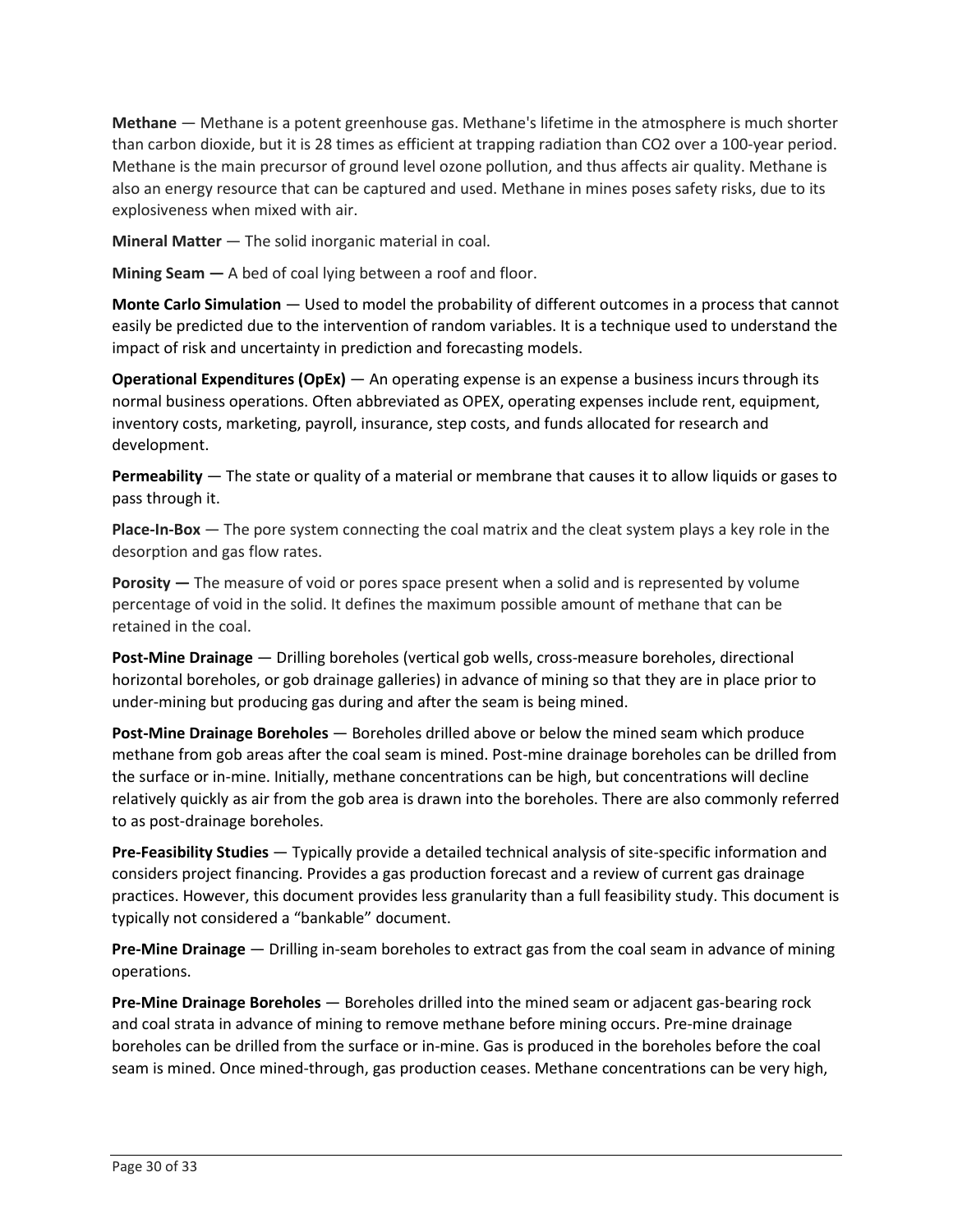and boreholes can produce gas for many years in advance of mining. These are also commonly referred to as pre-drainage boreholes.

 **Probabilistic Methods** — Methods based on the theory of probability or the fact that randomness plays a role in predicting future events.

 **Production Casing** — Production Casing refers to the casing that is run across the reservoir in sections through which the well will be drilling. It is one of the final intervals of the casing which is performed during the casing of a well. The Production Casing is the deepest section of casing in a well just above the producing formation. It is used to isolate the zone which contains gas from other subsurface formations.

 **Proximate Analysis —** An assay of the moisture, volatile matter, fixed carbon, and ash content of a coal sample.

 **Rank —** The classification of coals according to their degree of metamorphism, progressive alteration, or coalification (maturation) in the natural series from lignite to anthracite.

 **Relative Permeability** — The ratio of effective permeability of a particular fluid at a particular saturation to absolute permeability of that fluid at total saturation.

 **Reservoir Pressure** — An indication of how much fluid (gas, oil, or water) is remaining in the reservoir. It represents the amount of driving force available to drive the remaining fluid out of the reservoir during a production sequence.

 **Reservoir Simulation** — Provides a consistent and reliable way to account for the complex mechanisms of coal seam gas desorption and diffusion. Also provides the opportunity for field and laboratory data to be integrated into a single geologic/reservoir model to evaluate exploration and development strategies.

 **Residual Gas Content** — The quantity of gas remaining in a sample of coal following a period of gas desorption.

 **Risk Analysis** — Examining how project outcomes and objectives might change due to the impact of the risk event. Once the risks are identified, they are analyzed to identify the qualitative and quantitative impact of the risk on the project so that appropriate steps can be taken to mitigate them.

 **ROM —** Run of Mine coal production. It is the raw material produced from the mine and delivered to the coal preparation plant.

 ventilation and reduce leakage of methane into the active workings. **Sealed Airways**— As coal is mined, mine-out districts are sealed off from the active workings to improve

 **Solubility** — The property of a solid, liquid, or gaseous chemical substance called solute to dissolve in a solid, liquid, or gaseous solvent.

 **Sorption Time** — A lumped parameter accounting both for diffusion and desorption time. It controls the rate at which gas molecules are released from micropores into the cleats. The smaller the sorption time the faster sorption/diffusion process.

 **Specific Emissions —** The volume of methane emissions per ton of coal mined.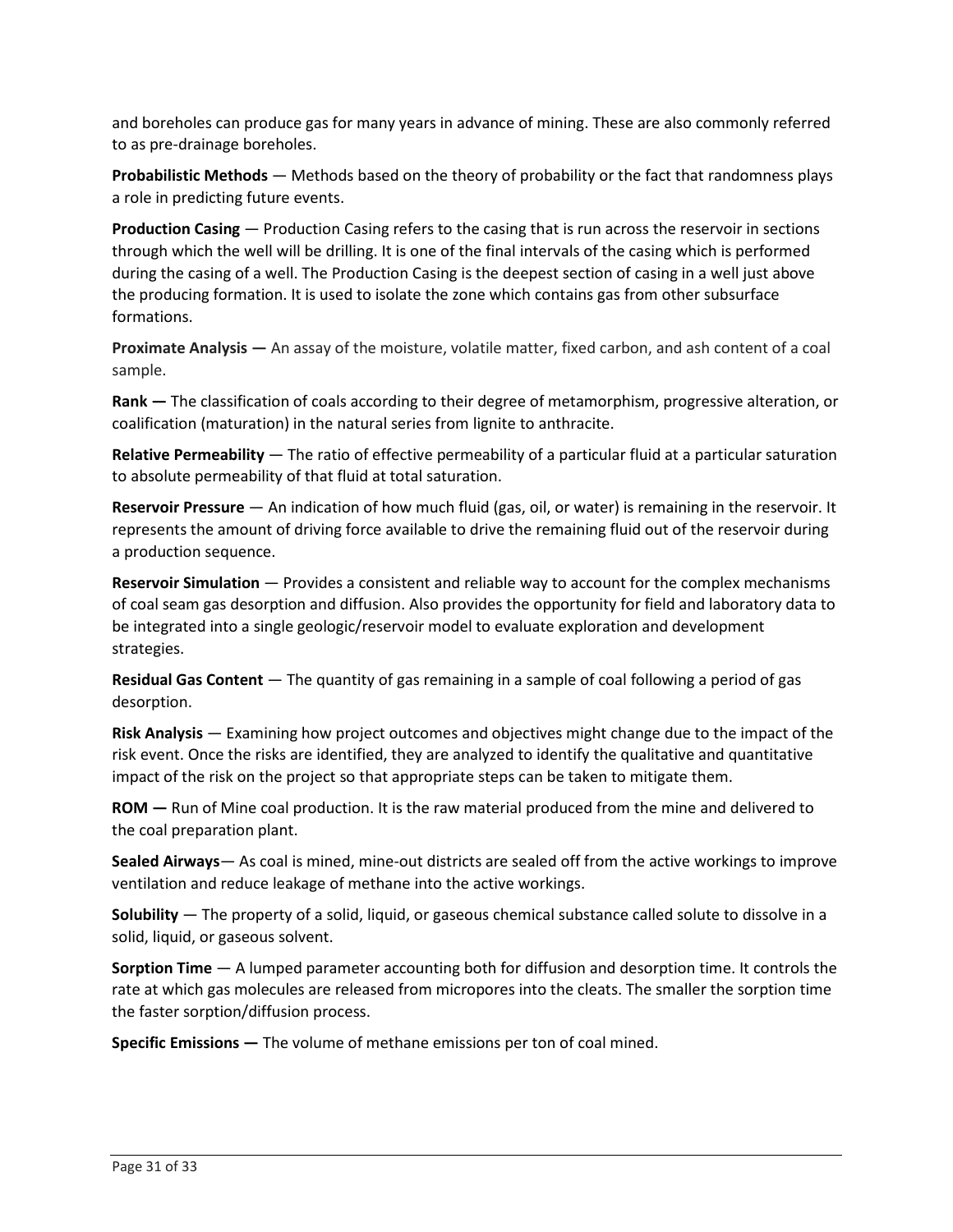**Spontaneous Combustion** — A condition in which oxygen in the air is absorbed into coal during mining and transporting of coal, reacting to some of the hydrocarbon in the coal and being oxidized. The oxidation of hydrocarbons results in combustion.

**Standpipe** — A system of pipes that connect the components of a gas drainage system.

**Strata** — A layer of sedimentary rock or soil; refers to a layer of coal in this instance.

 **Structural Elevation** — This refers to the geometry of strata deviating from its original depositional position because of tectonic activity, subsidence, etc. For example, older strata may be brought to a higher point because of thrust faulting.

 **Subsidence** — The sudden sinking or gradual downward settling of the ground's surface with little or no horizontal motion.

**Syncline** — A rock fold that bulges downward ("sinks") in the middle.

 **Tailgate** — Gate roads are driven to the back of each panel before longwall mining begins. The gate road along one side of the block is called the maingate or headgate; the road on the other side is called the tailgate.

 the world. From its headquarters in Canberra, CSIRO maintains more than 50 sites across Australia and **The Commonwealth Scientific and Industrial Research Organization (CSIRO)** — An Australian Government agency responsible for scientific research. CSIRO works with leading organizations around in France, Chile and the United States, employing about 5,500 people.

 **Town Gas** — Manufactured gaseous fuel produced for sale to consumers and municipalities. Also referred to as coal gas.

 **Unconformity** — A buried erosional or non-depositional surface separating two rock masses or strata of different ages, indicating that sediment deposition was not continuous.

 **United Nations Economic Commission for Europe (UNECE)** — The United Nations Economic Commission for Europe (ECE or UNECE) is one of the five regional commissions under the jurisdiction of states, most of which are based in Europe, as well as a few outside of Europe. Its transcontinental Kazakhstan, Kyrgyzstan, the Russian Federation, Tajikistan, Turkmenistan, the United States of America, the United Nations Economic and Social Council. It was established in order to promote economic cooperation and integrations among its member states. The commission is composed of 56 member Eurasian and non-European member states include: Armenia, Azerbaijan, Canada, Georgia, Israel, and Uzbekistan.

 **United Nations Environment Program (UNEP)** — The United Nations Environment Programme (UNEP) is the leading global environmental authority that sets the global environmental agenda, promotes the coherent implementation of the environmental dimension of sustainable development within the United Nations system, and serves as an authoritative advocate for the global environment.

 **United States Environmental Protection Agency (USEPA)** — The Environmental Protection Agency is an independent executive agency of the United States federal government tasked with environmental protection matters.

 **Ventilation Air Methane (VAM)** — CMM that is removed via ventilation systems which use fans to dilute the methane to safe levels by circulating fresh air through the mine. VAM is the largest source of methane emissions from underground coal mines.